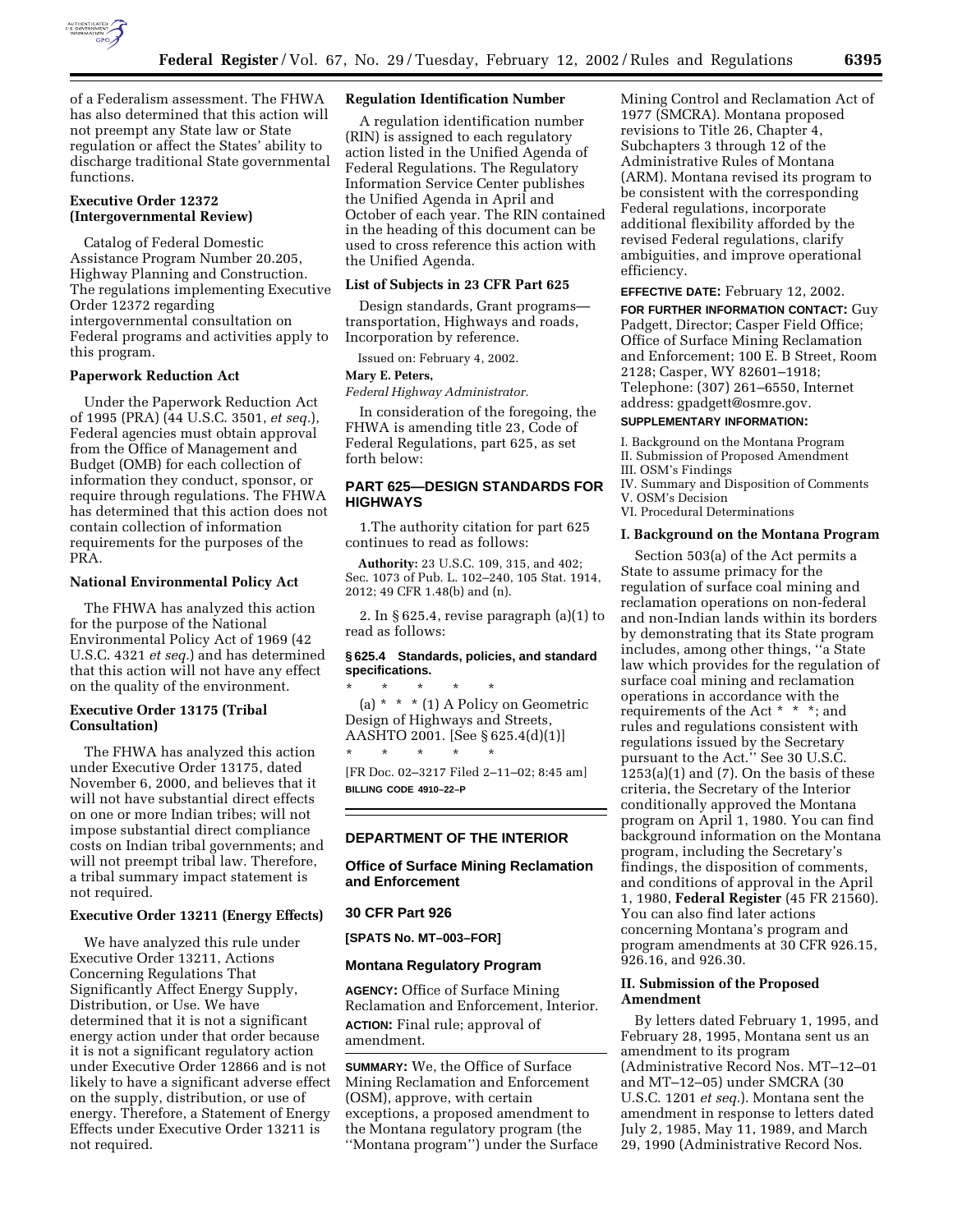MT–60–01, MT–60–04, and MT–60–07) that we sent to Montana in accordance with 30 CFR 732.17(c); in response to the required program amendments at 30 CFR 926.16(b), (c), (d), (e)(2), (e)(3),  $(e)(4)$ ,  $(e)(5)$ ,  $(e)(6)$ ,  $(e)(7)$ ,  $(e)(8)$ ,  $(f)$ ,  $(h)$ , (i), and (j); and at its own initiative. Montana proposed changes to: ARM 26.4.301, definitions; ARM 26.4.303, legal, financial, compliance, and related information; ARM 26.4.304, baseline information: environmental resources; ARM 26.4.308, operations plan; ARM 26.4.314, plan for protection of the hydrologic balance; ARM 26.4.321, transportation facilities plan; ARM 26.4.404, review of application; ARM 26.4.405, findings and notice of decision; ARM 26.4.405A, improvidently issued permits: general requirements; ARM 26.4.405B, improvidently issued permits: revocation; ARM 26.4.407, conditions of permit; ARM 26.4.410, permit renewal; ARM 26.4.501A, final grading requirements; ARM 26.4.505, burial and treatment of waste materials; ARM 26.4.519A, thick overburden and excess spoil; ARM 26.4.524, signs and markers; ARM 26.4.601, general requirements for road and railroad loop construction; ARM 26.4.602, location of roads and railroad loops; ARM 26.4.603, embankments; ARM 26.4.605, hydrologic impacts of roads and railroad loops; ARM 26.4.623, blasting schedule; ARM 26.4.633, water quality performance standards; ARM 26.4.634, reclamation of drainages; ARM 26.4.638, sediment control measures; ARM 26.4.639, sedimentation ponds and other treatment facilities; ARM 26.4.642, permanent and temporary impoundments; ARM 26.4.645, groundwater monitoring; ARM 26.4.646, surface water monitoring; ARM 26.4.702, redistribution and stockpiling of soil; ARM 26.4.711, establishment of vegetation; ARM 26.4.721, eradication of rills and gullies; ARM 26.4.724, use of revegetation comparison standards; ARM 26.4.726, vegetation production, cover, diversity, density, and utility requirements; ARM 26.4.821, alternate reclamation: submission of plan; ARM 26.4.825, alternate reclamation: alternate revegetation; ARM 26.4.924, disposal of underground development waste: general requirements; ARM 26.4.927, disposal of underground development waste: durable rock fills; ARM 26.4.930, placement and disposal of coal processing waste: special application requirements; ARM 26.4.932, disposal of coal processing waste; ARM 26.4.1001, application requirements; ARM 26.4.1001A, notice of intent to prospect; ARM 26.4.1002,

information and monthly reports; ARM 26.4.1005, drill holes; ARM 26.4.1006, roads and other transportation facilities; ARM 26.4.1007, grading, soil salvage, storage, and redistribution; ARM 26.4.1009, diversions; ARM 26.4.1011, hydrologic balance; ARM 26.4.1014, test pits: application requirements, review procedures, bonding, and additional performance standards; ARM 26.4.1116, bonding: criteria and schedule for release of bond; ARM 26.4.1116A, reassertion of jurisdiction; ARM 26.4.1141, designation of lands unsuitable: definition; ARM 26.4.1206, notices, orders of abatement and cessation orders: issuance and service; and ARM 26.4.1212, point system for civil penalties and waivers.

We announced receipt of the proposed amendment in the March 15, 1995, **Federal Register** (60 FR 13932; Administrative Record No. MT–12–12). In the same document, we opened the public comment period and provided an opportunity for a public hearing or meeting on the amendment's adequacy. We did not hold a public hearing or meeting because no one requested one. The public comment period ended on April 14, 1995. We received responses from six federal agencies and one citizen group.

During our review of the amendment, we identified the rules requiring clarification prior to making an evaluation of the proposed revisions. Those rules requiring clarification were: ARM 26.4.301(78), the definition of "owned or controlled;" ARM 26.4.303, legal, financial, compliance, and related information; ARM 26.4.304, baseline information: environmental resources; ARM 26.4.314, plan for the protection of the hydrologic balance; ARM 26.4.404, review of application; ARM 26.4.407, conditions of a permit; ARM 26.4.410, permit renewal; ARM 26.4.505 and 26.4.510, burial and treatment of waste materials and disposal of offsitegenerated waste and fly ash; ARM 26.4.519A, thick overburden and excess spoil; ARM 26.4.603 and 26.4.639, sedimentation ponds and other treatment facilities; ARM 26.4.645 and 26.4.646, groundwater and surface water monitoring; ARM 26.4.721, eradication of rills and gullies; ARM 26.4.821, alternate reclamation: submission of plan; ARM 26.4.924, disposal of underground development waste: general requirements; ARM 26.4.927, disposal of underground development waste: durable rock fills; ARM 26.4.1001, permit requirement; ARM 26.4.1001A, notice of intent to prospect; ARM 26.4.1006, roads and other transportation facilities; ARM 26.4.1009, diversions; and 26.4.1014, prospecting.

We notified Montana of those rules requiring clarification by letter dated October 17, 1995 (Administrative Record No. MT–12–16). Montana responded with further explanation in a letter dated February 6, 1996 (Administrative Record No. MT–12–19). Following receipt of Montana's February 6, 1996, letter, we identified concerns with ARM 26.4.304, baseline information: environmental resources; ARM 26.4.404, review of application; ARM 26.4.505 and 26.4.510, burial and treatment of waste materials and disposal of off-site generated waste and fly ash; ARM 26.4.519A, thick overburden and excess spoil; ARM 26.4.639, sediment ponds and other treatment facilities; ARM 26.4.821, alternate reclamation; ARM 26.4.924 and 26.4.927, disposal of underground development waste; and ARM 26.4.1014, prospecting. We notified Montana of these concerns by letter dated July 10, 1997 (Administrative Record No. MT–12–20).

Meanwhile, at the same time we were reviewing this amendment, Montana made subsequent changes to some of the rules contained in this amendment and submitted them in another amendment dated March 5, 1996 (SPATS No. MT– 018–FOR; Administrative Record No. MT–15–01). Those rules were: ARM 26.4.410, permit renewal, ARM 26.4.1001, prospecting permit requirement; and ARM 26.4.1001A, notice of intent to prospect. OSM and Montana subsequently decided to withdraw the prospecting and permit renewal rules from SPATS No. MT– 003–FOR and consider them in SPATS No. MT–018–FOR (Administrative Record Nos. MT–12–21 and MT–15–14). These withdrawn rules addressed the required program amendments at 30 CFR 926.16(f), (h), (i), and (j).

Concerning this amendment, Montana responded by letter dated July 17, 2000 (Administrative Record No. MT–12–23), that it would not submit further revisions to this amendment. Montana requested that OSM proceed with the final rule **Federal Register** notice. Montana stated that it would address the existing deficiencies in this amendment in a new submission. OSM then proceeded writing the final rule **Federal Register** notice on SPATS No. MT–003–FOR.

However, during the writing of the final rule, OSM decided to request a meeting with Montana to discuss the unresolved issues in MT–003–FOR. The meeting was held at the Montana Department of Environmental Quality (DEQ), Helena, Montana, on February 27, 2001. During the meeting, OSM and the Montana DEQ decided that some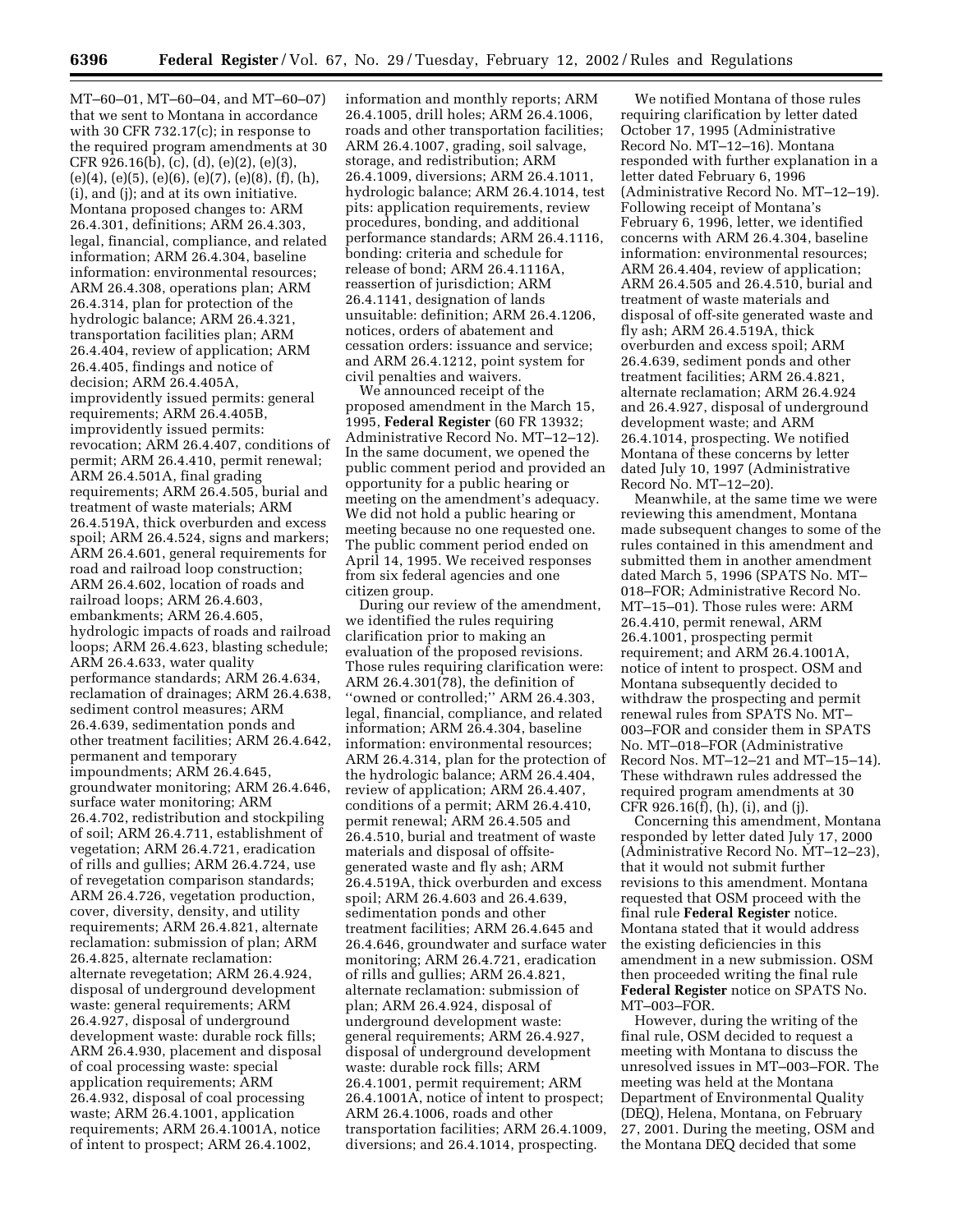issues were, in fact, resolvable due to a re-interpretation of Montana's responses and/or a subsequent revision of Montana's rules.

As a result of the February 2001, meeting, Montana submitted revisions and/or additional explanatory information by letter dated May 15, 2001 (Administrative Record No. MT– 12–25). Montana submitted additional explanatory information concerning the lack of acid-forming materials in the Montana coal fields to address the issue with ARM 26.4.304(6)(b)(ii)(B). Montana proposed editorial changes to ARM 26.4.407(4). Montana proposed new language at ARM 26.4.505(5) to prohibit acid, acid-forming, toxic, or toxicforming wastes from being used in an impoundment. Montana proposed new language at ARM 26.4.505(7) to provide that the same notification requirements concerning potential hazards at waste disposal sites also pertain to temporary waste impoundments. Montana proposed new language at ARM 26.4.639 to address the construction of a single spillway and to state that an excavation requires no spillway. Montana proposed to delete the subsection at ARM 26.4.924(15) which OSM disapproved in the August 19, 1992, **Federal Register** notice, and to delete cross-reference to it at ARM 26.4.927(3)(a). This deletion is a partial response to a required program amendment which OSM put on the Montana program on August 19, 1992 at 30 CFR 926.16(e)(9).

We announced receipt of the proposed amendment in the June 1, 2001, **Federal Register** (66 FR 29741). In the same document, we reopened the public comment period and provided an opportunity for a public hearing or meeting on the amendment's adequacy (Administrative Record No. MT–12–28). We did not hold a public hearing or meeting because no one requested one. The public comment period ended on July 2, 2001. We received comments from two Federal agencies.

#### **III. OSM's Findings**

Following are the findings we made concerning the amendment under SMCRA and the Federal regulations at 30 CFR 732.15 and 732.17. We are approving the amendment with the exceptions as described below.

*A. Minor Revisions to Montana's Rules*

Montana proposed minor wording, editorial, punctuation, grammatical, and recodification changes to the following previously-approved rules.

26.4.301, ARM, subsections (79) through (119), (121) through (133), and (135) through (137), (30 CFR 701.5), definitions;

26.4.407, ARM, subsections (1) and (2), (30 CFR 773.17), conditions of permit;

26.4.601, ARM, subsection (7), (30 CFR 816.150/817.150), general requirements for road and railroad loop construction;

26.4.639, ARM, subsection (18)(c), (30 CFR 816.49/817.49), sedimentation ponds and other treatment facilities;

26.4.711, ARM, subsections (2), (3), (4), and (5), (30 CFR 816.111/817.111 and 816.116/817.116), establishment of vegetation;

26.4.924, ARM, subsections (5), (10) through (14), (16), (17), (18), and (20); (30 CFR 816.71/817.71, 816.81/817.81, and 816.83/817.83), disposal of underground development waste: general requirements;

26.4.1005, ARM, subsection (2); (30 CFR 815.15(i) and 816.41(a)/817.41(a)), drill holes;

26.4.1006, ARM, subsection (1); (30 CFR 816.150/817.150, 816.180/817.180, and 816.181/817.181), roads and other transportation facilities;

26.4.1007, ARM subsection (2); (30 CFR 815.15(d)), grading, soil salvage, storage, and redistribution; and

26.4.1009, ARM, subsection (1); (30 CFR 816.43/817.43), diversions.

Because these changes are minor and nonsubstantive, we find that they will not make Montana's rules less effective than the corresponding Federal regulations.

*B. Revisions to Montana's Rules That Have the Same Meaning as the Corresponding Provisions of the Federal Regulations*

Montana proposed revisions to the following rules containing language that is the same as or similar to the corresponding sections of the Federal regulations.

26.4.304, ARM, subsection (6)(a)(iii), (30 CFR 780.21/784.14), baseline information: environmental resources;

26.4.308, ARM, subsection (2), (30

CFR 780.11/784.11 and 780.37/784.24), operations plan;

26.4.314, ARM, subsection (3), (SMCRA section 510(b) and 30 CFR 780.21/784.14), plan for protection of the hydrologic balance;

26.4.405, ARM, subsections (6) and (8), (30 CFR 773.15), findings and notice of decision;

26.4.501A, ARM, subsection (3)(a), (30 CFR 816.101/817.101), final grading requirements;

26.4.524, ARM, subsection (2), (30 CFR 816.11/817.11), signs and markers;

26.4.601, ARM, subsection (5), (30 CFR 816.151(a)(1)/817.151(a)(1)),

general requirements for road and railroad loop construction;

26.4.602, ARM, subsection (2), (30 CFR 816.151/817.151 and 30 CFR 780.37/784.24), location of roads and railroad loops;

26.4.603, ARM, Introduction and subsection (9), (30 CFR 816.49/817.49), embankments;

26.4.605, ARM, subsection (3)(a)(i), (30 CFR 816.151/817.151), hydrologic impact of roads and railroad loops;

26.4.623, ARM, subsection (2)(b)(iii), (30 CFR 816.64/817.64), blasting schedule;

26.4.633, ARM, subsection (2), (30 CFR 816.46/817.46), water quality

performance standards; 26.4.634, ARM, subsections (1) and

(2), (30 CFR 816.102 /

817.102), reclamation of drainages; 26.4.638, ARM, subsection (2)(a), (30 CFR 816.45(b)(1)/817.45(b)(1)),

sediment control measures; 26.4.639, ARM, subsections (1),

 $(10)(c)$ , and  $(18)$ , Introduction,  $(30 \text{ CFR})$ 816.46(b)(4) and (c)(2)/817.46(b)(4) and (c)(2), and 30 CFR 816.49(a)(2) and (a)(11)/817.49(a)(2) and (a)(11)),

sedimentation ponds and other

treatment facilities;

26.4.642, ARM, subsections (5) and (8), (30 CFR 816.49/817.49 and 816.84/ 817.84), permanent and temporary impoundments;

26.4.702, ARM, subsection (4), (30 CFR 780.23(a)(2)/784.15(a)(2)),

redistribution and stockpiling of soil; 26.4.711, ARM, subsection (6), (30 CFR 816.116/817.116), establishment of

vegetation; 26.4.927, ARM, subsection (2)(c), (30

CFR 816.71/817.73), disposal of underground development waste: durable rock fills;

26.4.932, ARM, subsection (8)(a)(ii), (30 CFR 816.81(a)/817.81(a) and 816.83/ 817.83), disposal of coal processing waste;

26.4.1002, ARM, subsections (1) and (2), (30 CFR 815.1 and 816.10/817.10),

information and monthly reports;

26.4.1005, ARM, subsection (3), (30 CFR 815.15(g)), drill holes;

26.4.1006, ARM, subsections (2) through (4), (30 CFR 815.15, 816.150/

817.150, 816.180/817.180 and 816.181/

817.181), roads and other transportation facilities;

26.4.1007, ARM, subsection (1), (30 CFR 815.15(c)), grading, soil salvage, storage, and redistribution;

26.4.1009, ARM, subsection (2), (30 CFR 816.43/817.43), diversions;

26.4.1011, ARM, subsection (1), (30 CFR 772.11, 772.12, 772.13 and 815.15),

hydrologic balance; 26.4.1116, ARM, subsection (7)(c), (30

CFR 800.40), bonding: criteria and schedule for release of bond;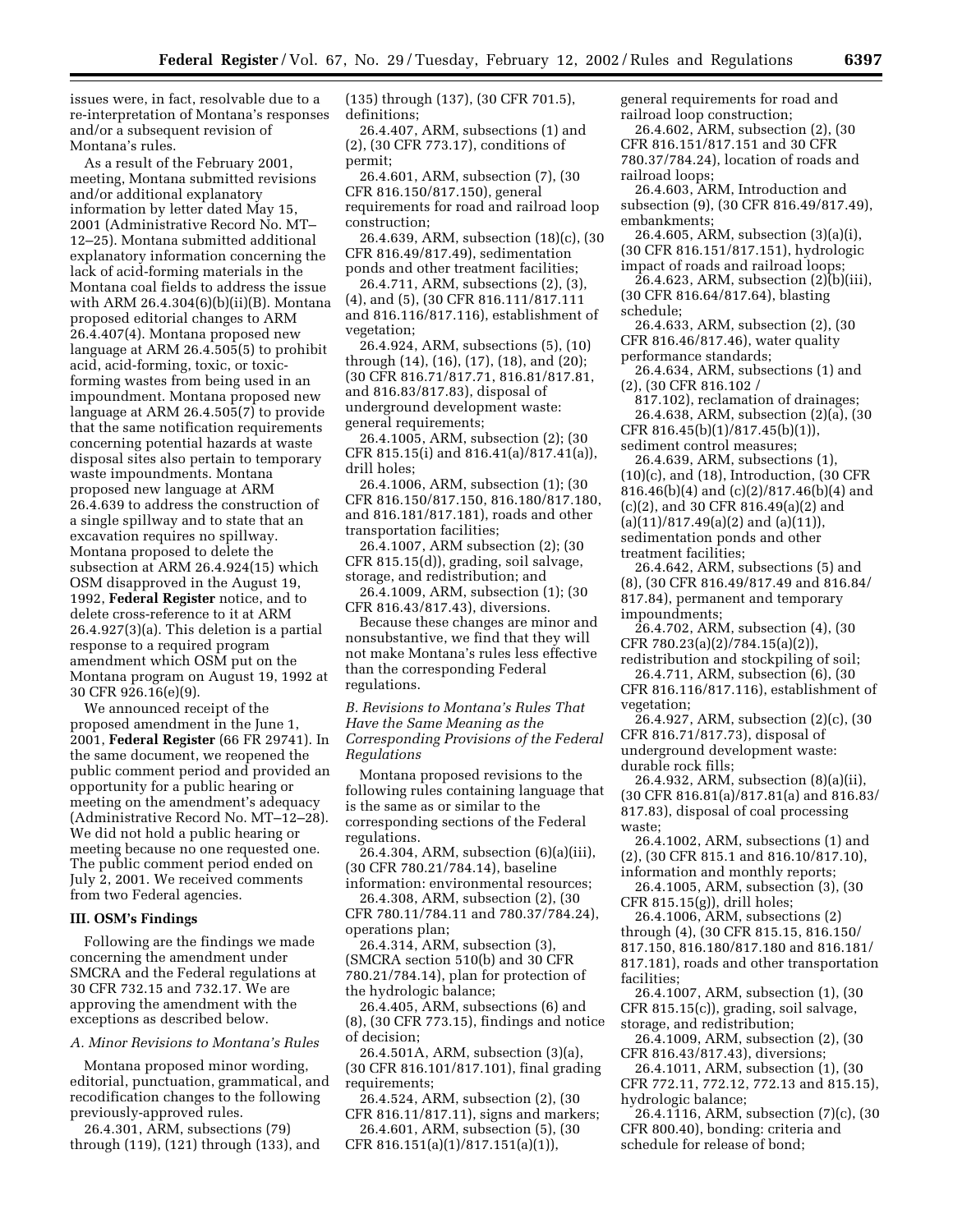26.4.1116A, ARM, subsections (1) and (2), (30 CFR 700.11), reassertion of jurisdiction;

26.4.1141, ARM, subsection (3), (30 CFR 762.5), designation of lands unsuitable: definition;

26.4.1212, ARM, subsection (1), (30 CFR 845.13(b)(1)), point system for civil penalties and waivers.

Because these proposed rules contain language that is the same as or similar to the corresponding Federal regulations, we find that they are no less effective than the corresponding Federal regulations.

# *C. ARM 26.4.301(78), 26.4.303, 26.4.404(7) Through (10), 26.4.405(5), 26.4.405A, 26.4.405B, and 26.4.1206(1); Ownership and Control*

Montana proposed numerous revisions to its regulatory program concerning ownership and control. These revisions were submitted in response to two Part 732 letters sent to Montana by OSM on May 11, 1989 and January 13, 1997 (Administrative Record Nos. MT–60–04 and MT–60–09). Many of these revisions were found to be no less effective than the corresponding Federal regulations. However, during the evaluation of SPATS No. MT–003–FOR, OSM again revised its ownership and control regulations in response to recent legal challenges contesting the validity of OSM's regulations. The final rule **Federal Register** notice concerning OSM's revised regulations was published on December 19, 2000 (65 FR 79582). In the future, OSM will send a current Part 732 letter to all States, according to the requirements of 30 CFR 732.17(d), to advise the States of ownership and control revisions which they need to make to their State regulatory program. Therefore, at this time, OSM defers on Montana's proposed revisions concerning ownership and control. The sections of the Administrative Rules of Montana (ARM) where a decision is being deferred, are: ARM 26.4.301(78); 26.4.303 Introduction, (1), (6) through (8), (13) through (15), (20) through (24); 26.4.404(7) through (10); 26.4.405(5); 26.4.405A; 26.4.405B; and 26.4.1206(1).

#### *D. ARM 26.4.301(120), Definition of ''Test Pit''*

OSM placed a required program amendment (30 CFR 926.16(b)) on Montana in the May 11, 1990, **Federal Register** notice (55 FR 19727) to revise the definition of ''test pit'' to eliminate the phrase ''or for the purpose of developing a test market.'' OSM placed the required program amendment on the Montana program as the Federal

counterpart regulations for coal exploration at 30 CFR 772.14(b) allow for the extraction of more than 250 tons of coal under an exploration permit if the coal is intended for testing purposes only. There is no Federal provision for using coal extracted under an exploration permit for developing a market.

In the February 1, 1995, submittal (Administrative Record No. MT–12–01), Montana proposed a revision at ARM 26.4.301(120) to revise the definition of ''test pit'' to delete the phrase ''or for the purpose of developing a test market.'' Therefore, the Director finds the Montana revised rule to be no less effective than the Federal requirement and approves the proposed language. The Director removes the required program amendment at 30 CFR 926.16(b).

# *E. ARM 26.4.304(5), (6)(a), and (6)(b), Baseline Information: Environmental Resources*

Montana proposed to move the requirements for groundwater baseline information from ARM 26.4.304(5) to revised ARM 26.4.304(6)(a)(ii), and to revise the surface water baseline information requirements at ARM 26.4.304(6)(b)(ii)(B). Montana proposed to delete from ARM 26.4.304(6)(a)(ii) and 26.4.304(6)(b)(ii)(B), the need to provide baseline information for ''total iron and total manganese,'' and to add the requirement that the applicant provide baseline information for both surface and groundwater concerning ''concentrations of dissolved metals as prescribed by the department.'' In addition, Montana proposed to delete from ARM 26.4.304(6)(b)(ii)(B) the requirement for surface water baseline information concerning acidity and alkalinity.

The Federal regulations at 30 CFR 780.21(b)(1) and (2)/784.14(b)(1) and (2) concerning baseline information for surface water and groundwater information require: (1) Total iron and total manganese, and (2) acidity and alkalinity, if there is a potential for acid drainage from the proposed mining operation. The Federal regulation at 30 CFR 732.15(a) requires the States to provide program elements that are in accordance with the provisions of SMCRA and consistent with the requirements of the Federal regulations.

In the February 6, 1996, response (Administrative Record No. MT–12–18), Montana stated that OSM's requirements for total iron, total manganese, and acidity analyses are based upon eastern U.S. problems and do not typically relate to areas where coal mining operations currently exist

in Montana with a predominance of alkaline conditions. OSM had requested in the October 17, 1995, and July 10, 1997, letters that Montana provide documentation supporting Montana's characterization of alkaline coal fields, such as a compilation of historic surface-water and overburden sampling information from coal mining permits, or geological reports of analyses conducted over the coal mining regions of Montana in order to approve the proposed deletion of total iron, total manganese, acidity and alkalinity as parameters for surface water baseline information (Administrative Record Nos. MT–12–16 and MT–12–20).

Montana did not initially provide such documentation but responded by letter dated February 6, 1996, that: (1) OSM's requirements for iron, manganese, alkalinity and acidity are based upon eastern U.S. problems and Montana conditions are alkaline; (2) Montana has the authority at ARM 26.4.304(5)(a)(ii) and (b)(ii)(B), and ARM 26.4.304(5)(d) to request additional analyses as needed; (3) Montana's Water Resource Guidelines, currently being revised, provide guidance for water analyses; and (4) OSM could impose additional analyses on Federal lands permits when they are reviewed, if OSM believes additional water analyses are needed (Administrative Record No. MT–12–19).

Following the meeting in Helena, Montana, on February 27, 2001, Montana submitted a letter dated May 15, 2001, containing surface water quality data documenting alkaline conditions at five mine areas in Montana (Administrative Record No. MT–12–25). This documentation is representative of surface conditions in Montana. With this information, OSM can approve Montana's proposed deletions to groundwater baseline information and surface water baseline information, as no less effective than the Federal regulations. The Director approves these revisions.

## *F. ARM 26.4.314(5), Protection of the Hydrologic Balance*

At ARM 26.4.314(5), Montana proposed to delete the word ''probable'' from the requirement to provide an assessment of the ''probable cumulative hydrological impacts.'' As both SMCRA section 510(b)(3) and 30 CFR 780.21(g)(1)/784.14(g)(1) require that an applicant provide an assessment of the ''probable cumulative hydrologic impacts'' of the proposed operation, OSM requested that Montana explain the deletion of the term ''probable.'' Montana responded that the term ''probable cumulative hydrologic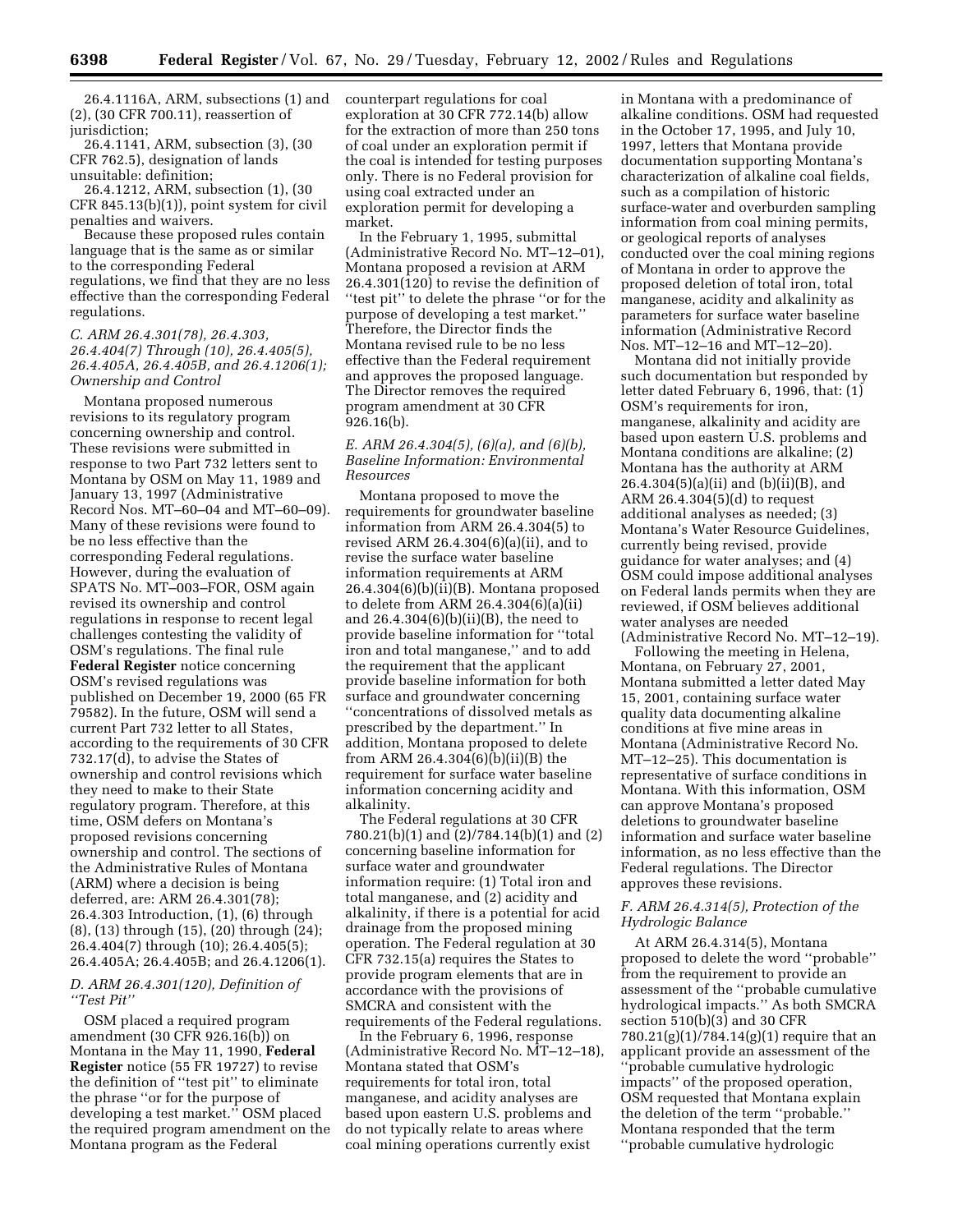impacts'' is undefined in the Montana rules, while ''cumulative hydrologic impacts'' is defined. Montana further stated that ''cumulative hydrologic impacts'' in the Montana program includes ''expected'' impacts, which has the same connotation as ''probable.'' With this explanation, the Director approves the proposed revision to ARM 26.4.314(5) as no less effective than the Federal regulation and no less stringent than SMCRA.

#### *G. ARM 26.4.321(1) and (3), Transportation Facilities Plan*

OSM placed required program amendments (30 CFR 926.16(e)(3) and (e)(4)) on Montana in the August 19, 1992, **Federal Register** notice (57 FR 37436). The required program amendment at 30 CFR 926.16(e)(3) required Montana to modify its program to specify certification content requirements no less effective than 30 CFR 780.37(b)/784.24(b). The required program amendment at 30 CFR 926.16(e)(4) required Montana to incorporate application requirements no less effective than 30 CFR 780.37(a)(2), (3), and (6)/784.24(a)(2), (3), and (6). OSM placed the required program amendments on the Montana program as the revisions proposed in the June 19, 1990, submittal (Administrative Record No. MT–7–01) did not address these Federal counterpart provisions.

In the February 1, 1995, submittal (Administrative Record No. MT–12–01), Montana subsequently proposed rule revisions at ARM 26.4.321 which addressed the certification content requirements and application requirements for the mining operations and reclamation plan portions of applications for permits for both surface and underground mining activities. OSM found that these Montana ARM revisions addressed earlier programmatic deficiencies identified at 30 CFR 926.16(e)(3) and (e)(4). Therefore, the Director finds the Montana revised rules to be no less effective than the Federal requirements and approves the proposed language. The Director removes the required program amendments at 30 CFR 926.16(e)(3) and (e)(4).

# *H. ARM 26.4.404(5)(b), Review of Application: Properties Listed on or Eligible for Listing on the National Register of Historic Properties*

OSM placed a required program amendment (30 CFR 926.16(c)) on Montana in the May 11, 1990, **Federal Register** notice (55 FR 19727) to revise ARM  $26.4.404(5)(b)$  to require that a determination of effects is completed for all properties listed on or eligible for

listing on the National Register of Historic Properties (NRHP). OSM placed the required program amendment on the Montana program as the proposed revision to ARM 26.4.404 $(5)$ (b) applied to ''all listed eligible cultural resource sites'' rather than to ''properties listed on or eligible for listing on the NRHP,'' as required by the Federal regulation at 30 CFR 773.15(c)(11).

In the February 1, 1995, submittal (Administrative Record No. MT–12–01), Montana revised ARM 26.4.404(5)(b) to read ''all listed or eligible cultural resource sites in accordance with 30 CFR 800.'' 36 CFR 800 applies to the Advisory Council on Historic Preservation and properties listed on or eligible for listing on the NRHP. Therefore, the Director finds the Montana revised rule to be no less effective than the Federal regulation and approves the proposed language. The Director removes the required program amendment at 30 CFR 926.16(c).

#### *I. ARM 26.4.405(6)(1), Findings and Notice of Decision*

OSM placed a required program amendment (30 CFR 926.16(d)) on Montana in the May 11, 1990, **Federal Register** notice (55 FR 19727) to change the cross-reference at ARM 26.4.405(6)(l) to ARM 26.4.1302, which governs the use of existing structures, rather than deleted rule ARM 26.4.309. In the February 1, 1995, submittal (Administrative Record No. MT–12–01), Montana proposed a rule revision correcting the incorrect cross-reference to ARM 26.4.1302. Therefore, the Director finds the revised rule at ARM 26.4.405(6)(l) to be no less effective than the Federal requirement and approves the proposed language. The Director removes the required program amendment at 30 CFR 926.16(d).

#### *J. ARM 26.4.407(4), Conditions of Permit*

At ARM 26.4.407(4), Montana proposed to require as a condition of each permit that a permittee, within 30 days of issuance of a cessation order under the Federal or State program, must provide the department with certain specified information except ''where a state cessation order is granted and remains in effect.'' The Federal counterpart at 30 CFR 773.17(i) is similar to Montana's proposal except that the Federal provision allows an exception to the applicable requirement only ''where a stay of a cessation order has been granted and remains in effect.''

In response to OSM's comment in the formal issue letter dated October 17, 1995 (Administrative Record No. MT– 12–16) that Montana needed to revise ARM 26.4.407(4) to allow an exception

to the requirements of the rule only where ''a stay of a cessation order has been granted and is in effect,'' Montana stated that the typographical error would be corrected (Administrative Record No. MT–12–19). By letter dated May 25, 2001, Montana submitted a revision to OSM which corrected the typographical error at ARM 26.4.407(4) to read ''a stay of the cessation order has been granted'' (Administrative Record No. MT–12–25). With this information, the Director finds ARM 26.4.407(4) to be no less effective than the Federal counterpart and approves the revision.

*K. ARM 26.4.505(4) Through (8), Burial and Treatment of Waste Materials and Disposal of Off-Site-Generated Waste and Fly Ash*

## a. Burial and Treatment of Waste Materials

Montana proposed revisions at ARM 26.4.505 in response to a requirement which OSM codified at 30 CFR 926.16(e)(2) to incorporate requirements for the disposal of waste, including coal mine waste on strip mines, in a manner no less effective than the requirements at 30 CFR 816.102(e)/817.102(e) and 816.81/817.81 through 816.84/817.84. OSM placed the required program amendment on the Montana program as the revised definition of ''waste'' at ARM 26.4.301(132), now (133), included coal processing waste to be disposed of on surface mining operations which are governed by ARM 26.4.505 and 26.4.510. However, ARM 26.4.505 and 26.4.510 regulate surface mining operations; coal processing waste is not addressed at these rules. Existing language and proposed revisions at ARM 26.4.505(3) and (4) prohibit waste disposal in the construction of embankments for impoundments and in a waste disposal structure located on the surface of the ground. Therefore, the requirements of 30 CFR 816.84(a)/817.84(a) pertaining to impounding structures constructed of coal mine waste and the requirements of 30 CFR 816.83/817.83 for disposal of coal mine waste in refuse piles, are not addressed in the Montana program at 26.4.505 and 26.4.510. The Federal regulations require that any disposal of coal mine waste, whether in impounding structures or in excavated areas of strip mines, must meet the general requirements of 30 CFR 816.102(e)/817.102(e) and 816.81/ 817.81.

OSM told Montana in its October 17, 1995, letter (Administrative Record No. MT–12–16) that in order to be no less effective than the Federal regulations, Montana must revise ARM 26.4.505 to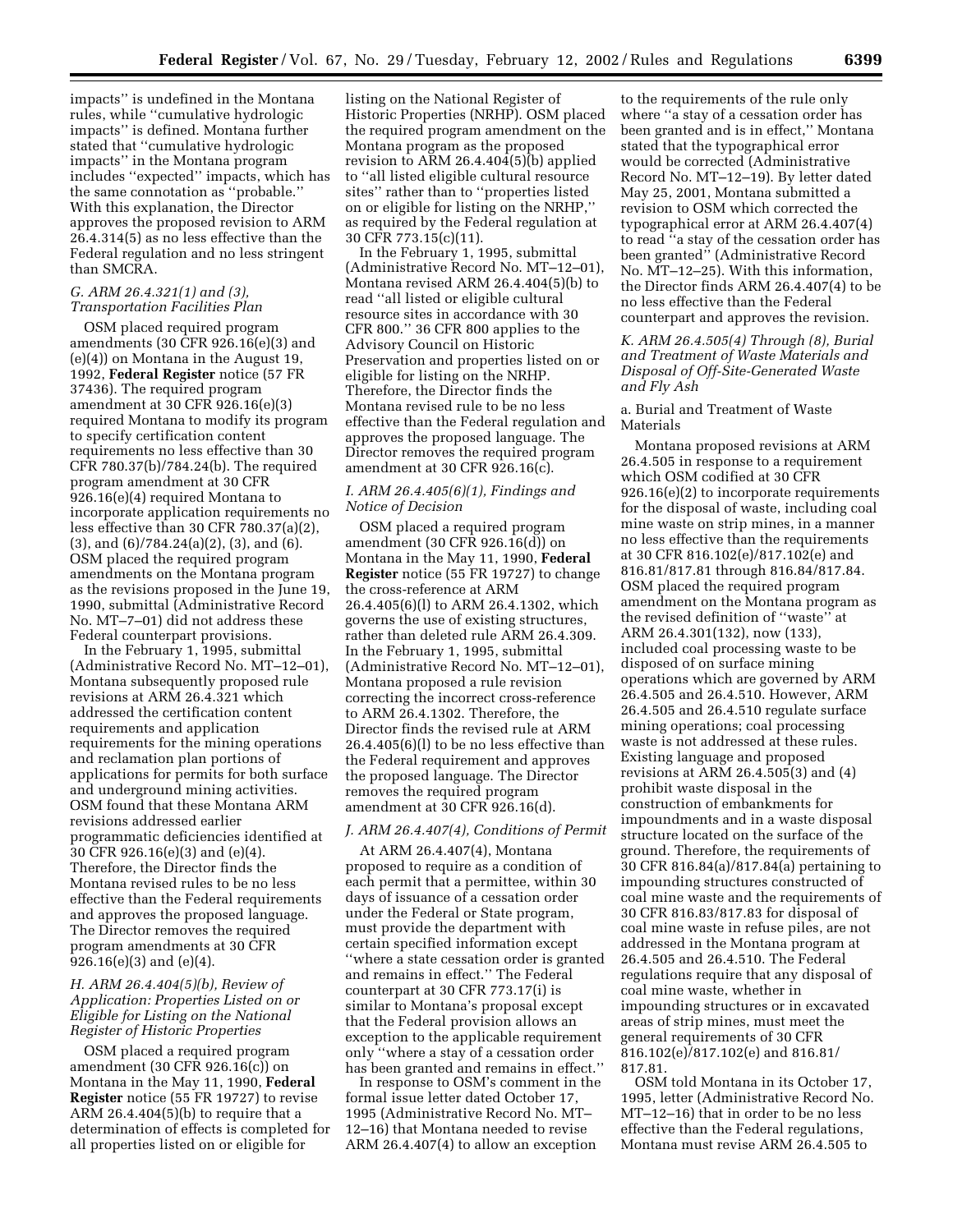include the following requirements: (1) Waste should be hauled or conveyed and placed in controlled manner to achieve the purposes itemized in 30 CFR 816.81(a)(1) through (5)/ 817.81(a)(1) through (5); (2) design and design certification, and foundation and abutment stability under all conditions of construction, should be in accordance with 30 CFR 816.81(c)/817.81(c); and (3) foundation investigations should be in accordance with 30 CFR 816.81(d)/ 817.81(d).

Montana responded in a letter dated February 6, 1996 (Administrative Record No. MT–12–19), stating that waste disposal in structures outside of mine excavations is prohibited at surface mines in Montana's program, and that Montana has the necessary requirements for underground mines. Montana has no coal preparation plants. Therefore, the disposal of coal processing waste in structures outside of mine excavations does not need to be addressed in the Montana program. Montana desires to dispose of coal processing waste in excavation pits.

There are no Federal regulations prohibiting the disposal of coal processing waste in excavation pits. Therefore, the Montana proposed rules are not inconsistent with the Federal regulations and the Director approves the proposed Montana revisions at ARM 26.4.505 and 26.4.510. The Director removes the required program amendment at 30 CFR 926.26(e)(2).

#### b. Temporary Waste Impoundments

During the review of proposed ARM 26.4.505(5), OSM identified deficiencies relating to the lack of: (1) a requirement that any temporary impoundment of waste which includes coal mine waste must meet the general requirements of ARM 26.4.505, in addition to those specified in paragraph (5); (2) a requirement for adequate protection against erosion and corrosion for outlet works; (3) a requirement that the diversion of runoff from above or off of the impounding structure be in accordance with 30 CFR 816.84(d)/ 817.84(d); and (4) a requirement for design and performance criteria for removal of 90 percent of the water stored during the design event within the 10 day period following the event in accordance with 30 CFR 816.84(e) and (f)/817.84(e) and (f) (Administrative Record No. MT–12–16).

Montana responded to OSM's deficiency list by: (1) Stating that paragraph (2) also pertains to coal waste impoundments and that Montana will add another subsection to (5) indicating that acid, toxic, acid-forming, and toxicforming wastes may not be included in

temporary waste impoundments; (2) stating that Montana will add the term "outlet works" to  $(5)(c)$ ; and  $(3)$ referencing sections in the State program which correspond to 30 CFR 816.84(d), (e), and (f)/817.84(d), (e), and (f) (Administrative Record No. MT–12– 19).

OSM responded to Montana by letter dated July 10, 1997, stating that: (1) ARM 26.4.505(7) needed to be crossreferenced under ARM 26.4.505(5) to assure that emergency procedures would apply to temporary impoundments; and (2) Montana's proposal to rewrite ARM 26.4.505 to prohibit the inclusion of acid- and/or toxic-forming materials in temporary impoundments would assure that its program is no less effective than the Federal regulations.

Following OSM's meeting with Montana on February 27, 2001, Montana submitted the proposed revisions at ARM 26.4.505(5)(c) through (5)(e) and (7) to OSM by letter dated May 15, 2001 (Administrative Record No. MT–12–25). The proposed revisions assure that emergency procedures would apply to temporary impoundments and would prohibit the inclusion of acid- and/or toxic-forming materials in temporary impoundments. The Director, therefore, finds that the deficiencies at ARM 26.4.505 have been addressed and Montana's proposed revisions are no less effective than the Federal counterpart regulations. The Director approves revised ARM 26.4.505.

c. Disposal of Offsite-Generated Waste and Fly Ash

During the review of the burial and treatment of waste materials (at Finding No. 11a above), OSM raised an issue concerning the impact of the revisions at ARM 26.4.505. ARM 26.4.505 is cross-referenced at ARM 26.4.510(1) for the disposal of offsite-generated waste and fly ash. OSM's concern was that the requirements of 30 CFR 816.81(b)/ 817.81(b), which require that coal mine waste material from activities located outside a permit area may be disposed of in the permit area—if it is done with the approval of the regulatory authority—based upon a showing that the disposal would be in accordance with the standards of 30 CFR 816.81(b)/ 817.81(b), would not be met. However, with the resolution of Finding No. 11a above, OSM believes that the concerns with ARM 26.4.505 and 26.4.510 are resolved as they relate to the disposal of coal mine waste material from activities located outside a permit area.

## *L. ARM 26.4.519A, Thick Overburden and Excess Spoil*

Montana proposed to delete at ARM 26.4.519A the requirement that all highwalls and depressions in thick overburden must be eliminated with spoil and suitable waste materials unless otherwise approved by the Montana DEQ in accordance with ARM 26.4.313(3) and 26.4.821 through 26.4.824. The Federal counterpart requirement to eliminate highwalls and depressions is contained at 30 CFR 816.102(a)(2)/817.102(a)(2). The deleted Montana cross-references concern the reclamation plan and Montana's programmatic allowance for alternate reclamation.

The general programmatic requirement to eliminate all highwalls and depressions used to be contained in the Montana program at ARM 26.4.501A(1). However, in 1999, this programmatic requirement was deleted from the Montana program by the State legislature. OSM has not received the revised Montana rules to evaluate if this requirement is contained elsewhere in the revised program, particularly in light of the proposed deletion at ARM 26.4.519A. Therefore, at this time, the Director defers on the proposed deletion at ARM 26.4.519A until a current rulemaking is submitted by Montana and evaluated by OSM.

# *M. ARM 26.4.603(9) and 26.4.639(18)(b), Sedimentation Ponds and Other Treatment Facilities; Construction of Sedimentation Ponds Which Meet the Criteria of 30 CFR 77.216A*

Montana proposed at ARM 26.4.639(18) to delete the 1.2 seismic safety factor and 1.5 static safety factor requirements for sedimentation ponds that meet the criteria of 30 CFR 77.216(a). At ARM 26.4.603(9), Montana proposed to add 1.2 seismic safety factor and 1.5 static safety factor requirements for the construction of all embankments. The Federal requirement at 30 CFR 816.49(a)(3)(i)/817.49(a)(3)(i) specifies that for all temporary or permanent impoundments (including sedimentation ponds) that meet the criteria of 30 CFR 77.216(a), a 1.2 seismic safety factor and 1.5 static safety factor must be achieved.

Because ARM 26.4.642(2) references ARM 26.4.603, and because a sedimentation pond is defined as an ''impoundment'' in ARM 26.4.301, OSM asked Montana if ARM 26.4.603(9) would apply to all sedimentation ponds and impoundments, regardless of size and temporal nature. In the February 6, 1996, letter, Montana responded that OSM's interpretation was correct in that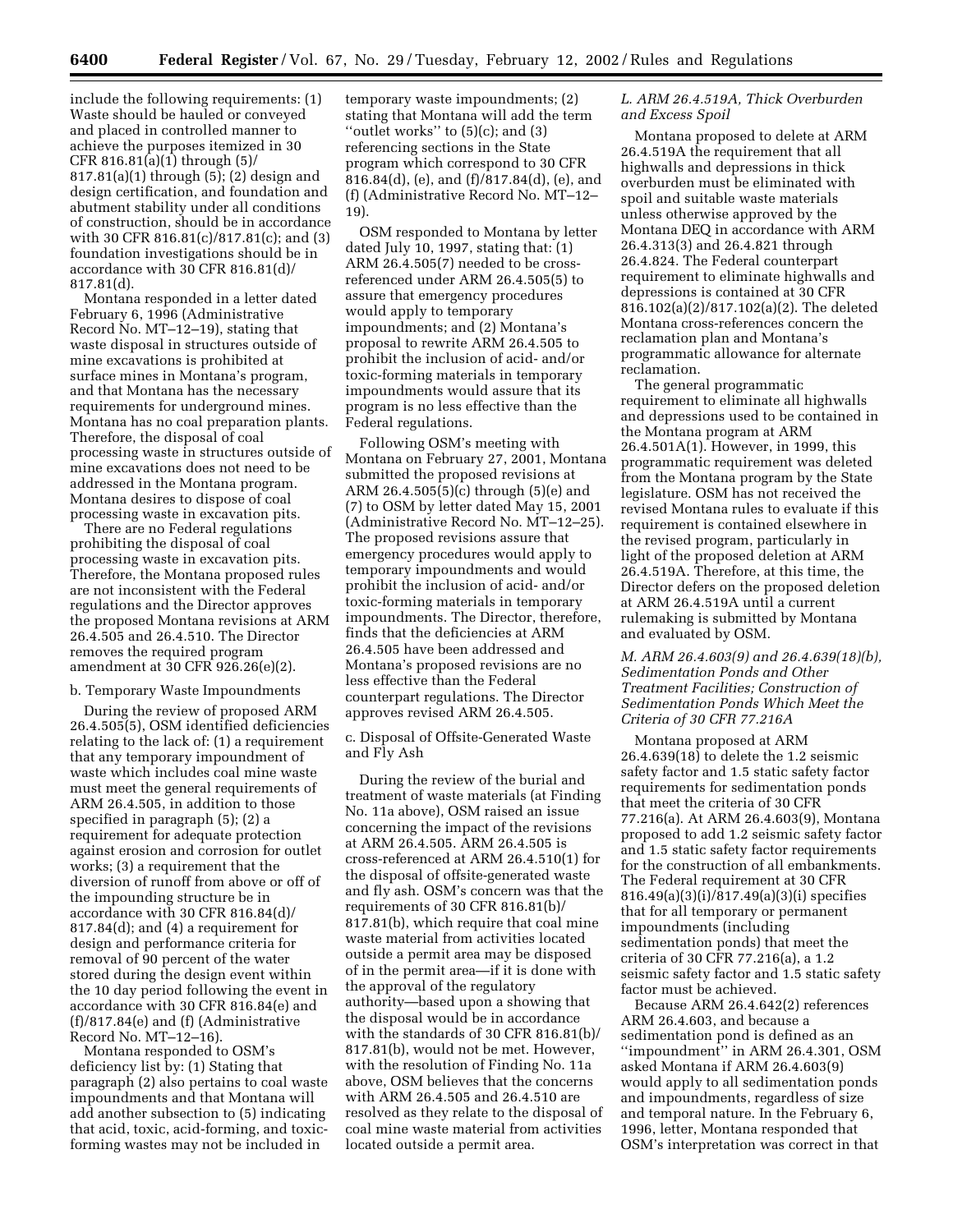ARM 26.4.603(9) applies to all sedimentation ponds regardless of size or nature (Administrative Record No. MT–12–19). With this explanation, the Director approves the revisions at ARM 26.4.639(18)(b) and 26.4.603(9) as no less effective than the Federal regulations.

## *N. ARM 26.4.639(10)(b) and (19), Sedimentation Ponds and Other Treatment Facilities: Construction of Sedimentation Ponds and Certification of Impoundments*

a. Types of Materials Used for Spillways and Limits on the Duration of Spillway Discharges

At ARM 26.4.639(10)(a), Montana proposed to allow sedimentation ponds to be constructed with either a ''single spillway'' or a combination of principal and emergency spillways. The counterpart Federal regulation at 30 CFR 816.46(c)(2)(i)/817.46(c)(2)(i) allows for a single open-channel spillway if configured as specified at 30 CFR 816.49(a)(9)/817.49(a)(9). The Federal regulation also provides that the regulatory authority may approve a single open-channel spillway that is of nonerodible construction and designed to carry sustained flows, or earth- or grass-lined and designed to carry shortterm infrequent flows at non-erosive velocities, where sustained flows are not expected. OSM notified Montana that it must further revise proposed ARM 26.4.639(10)(a) to allow for a single open-channel spillway only if it is of nonerodible construction and designed to carry sustained flows, or earth-or grass-lined and designed to carry shortterm infrequent flows at non-erosive velocities where sustained flows are not expected.

By letter dated February 6, 1996, Montana responded that it would add language at ARM 26.4.639(10)(a) indicating the types of materials that may be used for spillways and the limits on the duration of spillway discharges, depending on materials used (Administrative Record No. MT–12–19). Montana submitted the proposed language in their May 15, 2001, response (Administrative Record No. MT–12–25). This proposed language is no less effective than the Federal regulation at 30 CFR 816.49(a)(9)/ 817.49(a)(9) and the Director approves ARM 26.4.639(10)(a).

## b. Special Impoundment Certification by an Engineer

At ARM 26.4.639(10)(b), Montana proposed to allow additional criteria for sedimentation ponds which do not meet the requirements of the Mine Safety and

Health Administration (MSHA) at 30 CFR 77.216(a) and which rely primarily on storage to control runoff from the design precipitation event. The Federal regulations at 30 CFR 816.49(c)(2)(iii)  $/817.49(c)(2)(iii)$  require that the operator demonstrate and that a qualified registered professional engineer certify that the pond will safely control the design precipitation event, prior to the approval of a pond that relies on storage to control precipitation. OSM interpreted this revision as being no less effective than the Federal regulations. However, OSM also interpreted Montana's rules as having no counterpart to the Federal requirement that MSHA-sized impoundments be demonstrated and certified by a qualified registered professional engineer that the pond would control a design precipitation event. OSM requested in its October 17, 1995, letter that Montana revise ARM 26.4.639(10)(b) to include such demonstration and certification criteria (Administrative Record No. MT–12–16).

Montana responded by letter dated February 6, 1996, that all ponds, including those which use containment in lieu of a spillway, are covered by the certification requirements of ARM 26.4.639(19) (Administrative Record No. MT–12–19). With this clarification, OSM finds proposed ARM 26.4.639(10)(b) to be no less effective than the Federal regulations. The Director approves this revision.

#### c. Applicable Montana Storm Event

At ARM 26.4.639(10)(b), Montana proposed to require that an impounding structure relying primarily on storage be designed to contain a 25-year, 24-hour design event, or greater event as specified by the department. The counterpart Federal regulation at 30  $CFR 816.46(c)(2)(ii)(B)$  $817.46(c)(2)(ii)(B)$  requires that the minimum design be for a 100-year, 6 hour storm event. Because ARM 26.4.639(10)(b) allows for an impounding structure that may contain a smaller design event than the Federal regulations, OSM told Montana that the proposed rule was less effective than the Federal counterpart. OSM suggested that Montana either revise proposed ARM 26.4.639(10)(b) to require containment of a 100-year, 6-hour storm event, or demonstrate that the 25-year, 24-hour storm event produces greater volumes than does the 100-year, 6-hour storm event, in order to be no less effective than the Federal regulation.

Montana's narrative response provided data demonstrating that in all cases the precipitation from the 25-year, 24-hour storm exceeds that of the 100-

year, 6-hour storm (Administrative Record No. MT–12–19). In addition, OSM previously approved Montana's use of the 25-year, 24-hour storm event, in lieu of the 100-year, 6-hour storm event, with respect to surface runoff diversions related to refuse piles and coal mine waste impoundments, in the August 19, 1992, **Federal Register** notice concerning SPATS No. MT–04- FOR (Administrative Record No. MT–7– 27; 57 FR 37436). With this demonstration, OSM finds that the Montana rule provides for adequate containment for the run-off from a 100 year, 6-hour storm event and OSM's concern is resolved. The Director finds ARM 26.4.639(10)(b) to be no less effective than the Federal regulation and approves the Montana revision.

#### *O. ARM 26.4.639(22), Removal of Sedimentation Ponds and Other Treatment Facilities*

At ARM 26.4.639(22)(a)(i), Montana proposed to delete the need for a drainage basin to be stabilized prior to early removal of ponds and treatment facilities (sooner than 2 years) and to delete the cross-reference to meeting the requirements at ARM 26.4.711 through 26.4.735. Montana stated that ARM 26.4.633, which is cross-referenced, covers these requirements. At ARM 26.4.639(22)(a)(ii), Montana proposed to delete the cross-reference to ARM 26.4.735 and revise it to read 26.4.733. This is because ARM 26.4.734 and 26.4.735 no longer exist in the Montana program.

OSM agrees that the counterpart Federal requirements for 30 CFR 816.46(b)/817.46(b) are contained at ARM 26.4.633. However, OSM reviewed and approved the striking of this same language in a final rule **Federal Register** notice dated May 11, 1990 (55 FR 19727; Administrative Record No. MT– 5–48). OSM sees no need to approve the deletion of the language at ARM 26.4.629(22)(a)(i) since we have already done so.

## *P. ARM 26.4.645(6) and 26.4.646(6), Groundwater and Surface Water Monitoring*

Montana proposed to add the requirement at ARM 26.4.645(6) and 26.4.646(6) that sampling and water quality analyses be conducted according to the methodology in the 15th edition of ''Standard Methods for Examination of Water and Wastewater'' or 40 CFR Parts 135 and 434, and ''the department of health and environmental sciences document entitled 'Circular WQB–7, Montana Numeric Water Quality Standards' dated April 4, 1994.'' Montana also proposed deleting the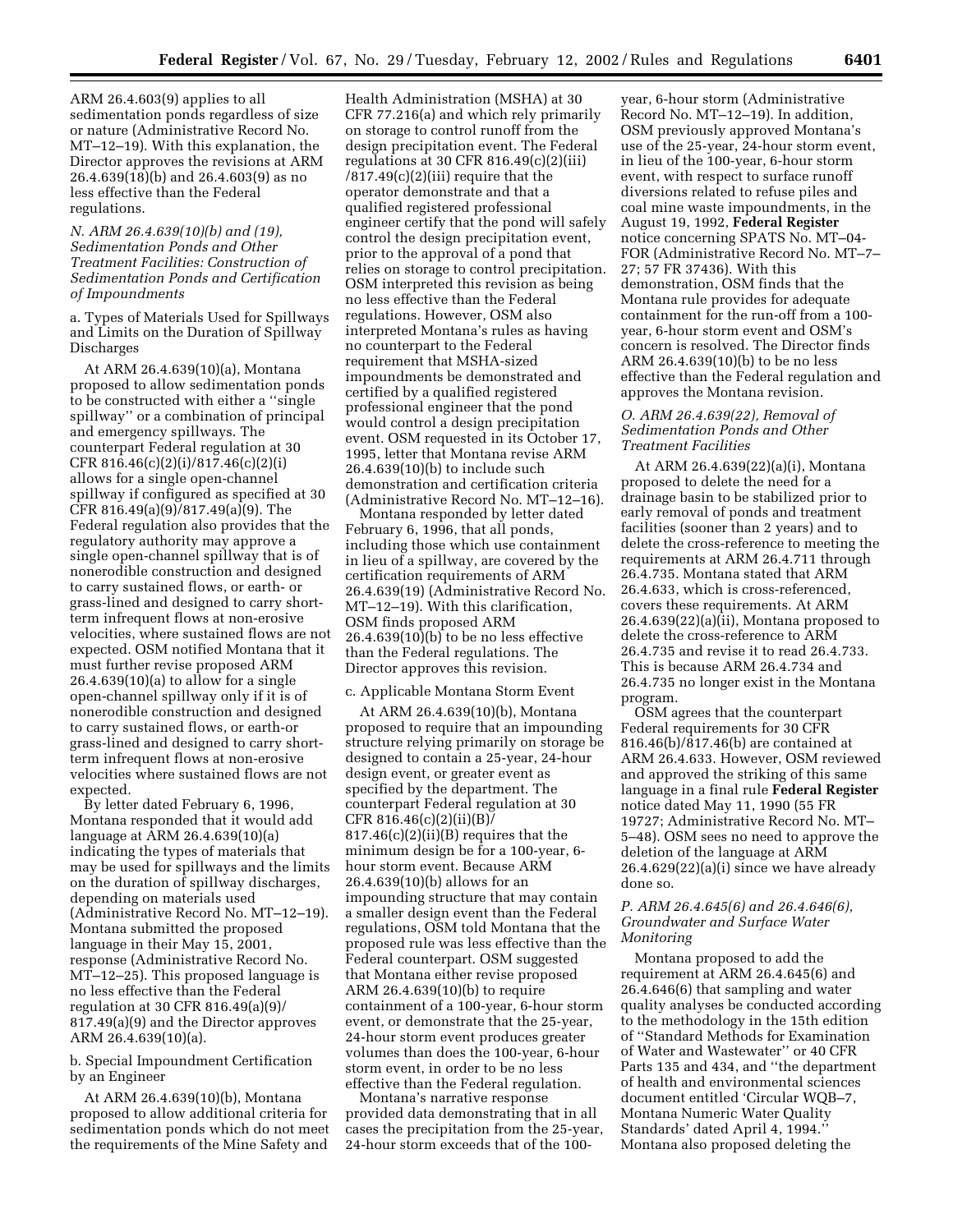option to elect methodology in Standard Methods when conducting surface water monitoring.

OSM responded that the addition of the State-specific requirement was acceptable as long as Circular WQB–7 did not conflict with any of the provisions of ''Standard Methods for Examination of Water and Wastewater'' or the provisions of 40 CFR parts 136 and 434. Following a review of Circular WQB–7, OSM found it was not in conflict with 40 CFR Parts 136 and 434, or ''Standard Methods for Examination of Water and Wastewater.''

However, Circular WQB–7 is currently being revised. In the near future, Montana intends to submit revised programmatic rules with a more current version of Circular WQB–7 cross-referenced. Therefore, the Director defers a decision on ARM 26.4.645(6) and 26.4.646(6), at this time, until Montana's new rules are submitted and a current version of Circular WQB–7 is reviewed.

#### *Q. ARM 26.4.721 (1), (2) and (3), Eradication of Rills and Gullies*

At ARM 26.4.721, Montana proposed to delete the 9-inch standard for determining repair of rills and gullies and to state that for ''extensive rill or gully erosion, the department may require submittal of a plan of mitigation for such features and department approval prior to implementation of repair work.'' The Federal regulations at 30 CFR 816.95(b)/817.95(b) require, under certain circumstances, that rills and gullies be filled, regraded, and stabilized with the topsoil replaced and the area reseeded and replanted. As ARM 26.4.721 included the same requirements as the Federal regulations, with the exception of the need to replace the topsoil, OSM asked Montana to verify that ARM 26.4.702 would provide for soil (topsoil) redistribution to replace topsoil during the repair of rills and gullies.

In the February 6, 1996, response (Administrative Record No. MT–12–19), Montana stated that ARM 26.4.702 is used for soil redistribution in the repair of rills and gullies in situations where soil replacement was included in the original reclamation plan. Montana stated that in some cases, redistribution has included the reuse of the eroded soil materials, or in other cases, redistribution has included the use of "new" soil materials such as surface soils. In the case of soil substitutes, such materials as spoils or scoria rock would be used to repair rills and gullies. With this explanation, the Director approves the Montana revision at ARM 26.4.721

as no less effective than the Federal regulations.

# *R. ARM 26.4.724(6), Use of Revegetation Comparison Standards*

Montana proposed to delete the requirement at ARM 26.4.724(6) which allowed the success of revegetation of less than 100 acres to be based on United States Department of Agriculture (USDA) or United States Department of the Interior (USDI) technical guides, when the 100 acres was not a segment of a larger area proposed for disturbance by mining. There is no current Federal equivalent to this provision. There used to be a Federal provision at 30 CFR 816.116(a)/817.116(a) to allow the regulatory authority to measure revegetation success through the use of technical guidance from the USDA or the USDI. However, this provision was abolished in the September 2, 1983, OSM rulemaking concerning revegetation (**Federal Register** 48 FR 40160).

Due to the fact that there is no current Federal counterpart provision to the deleted Montana rule, the Director finds that the Montana program remains no less effective than the Federal regulations and no less stringent than SMCRA with this deletion. The Director approves this deletion.

# *S. ARM 26.4.726 (2) and (3), Vegetation Production, Cover, Diversity and Utility Requirements*

Montana proposed to revise ARM 26.4.726 (2) and (3) to read ''live cover'' instead of ''cover.'' At 30 CFR 816.116(a)(2)/817.116(a)(2), the Federal regulations use the term ''ground cover'' for the evaluation of revegetation success. Ground cover is defined as the area of the ground covered by the combined aerial parts of vegetation and the litter that is produced naturally onsite.

"Live cover" is a subset of "ground cover'' as defined by the Federal regulations. By allowing only the use of ''live cover'' in evaluating compliance with the revegetation success standards, Montana is not allowing the use of litter in evaluating revegetation success. Montana has proposed stricter vegetative standards by which to sample and evaluate revegetated areas. Therefore, the Montana standard is more stringent than the Federal counterpart. The Director finds proposed ARM 26.4.726(2) and (3) to be no less effective than the Federal regulation and approves the revision.

# *T. ARM 26.4.821(1)(g), Alternate Reclamation: Submission of Plan*

At ARM 26.4.821(1)(g), Montana proposed to allow the use of ''technical standards derived from historical data'' for evaluating revegetation success for alternate reclamation, which includes land reclaimed for use as special use pasture and cropland. The approved State program establishes conditions for the use of technical standards derived from historical data at ARM 26.4.724(5). The conditions include the specification that: (1) The data must come from the premine area or from an area that exhibits comparable cover, production, diversity, density, and utility as well as comparable management, soil type, topographic setting, and climate in comparison to those of the premine area; and (2) the data must be generated for a sufficient period of time to encompass the range of climatic variations typical of the premine or other appropriate area, or data generated from the revegetated area. Areas must be compared to historical data generated only during climatic conditions comparable to those conditions existing at the time revegetated areas are sampled. Historical records must be established for each plant community that will be compared to specific reclaimed area plant communities.

The Federal regulations at 30 CFR 816.116(a)(2)/817.116(a)(2) state that standards for success shall include criteria representative of unmined lands in the area being reclaimed to evaluate the appropriate vegetation parameters of ground cover, production, and stocking. For grazing land, pastureland, or cropland, the Federal regulations at 30 CFR 816.116(b)(1) and (2)/817.116(b)(1) and (2) allow the use of reference areas or such other success standards approved by the regulatory authority for evaluating revegetation success. OSM has previously approved the use of technical standards derived from historical data for evaluating revegetation success on grazing land in Montana (March 21, 1991, **Federal Register**; 56 FR 11666). Further, the conditions set for use of technical standards derived from historical data by Montana ensure that the requirements of 30 CFR 816.116(a)(2)  $/817.116(a)(2)$  are met. Therefore, use of technical standards is acceptable for evaluating special use pastureland and ''cropland. The Director finds that the proposed revision at ARM 26.4.821(1)(g), concerning the use of technical standards derived from historical data for setting revegetation success standards on cropland and special use pasture, is not inconsistent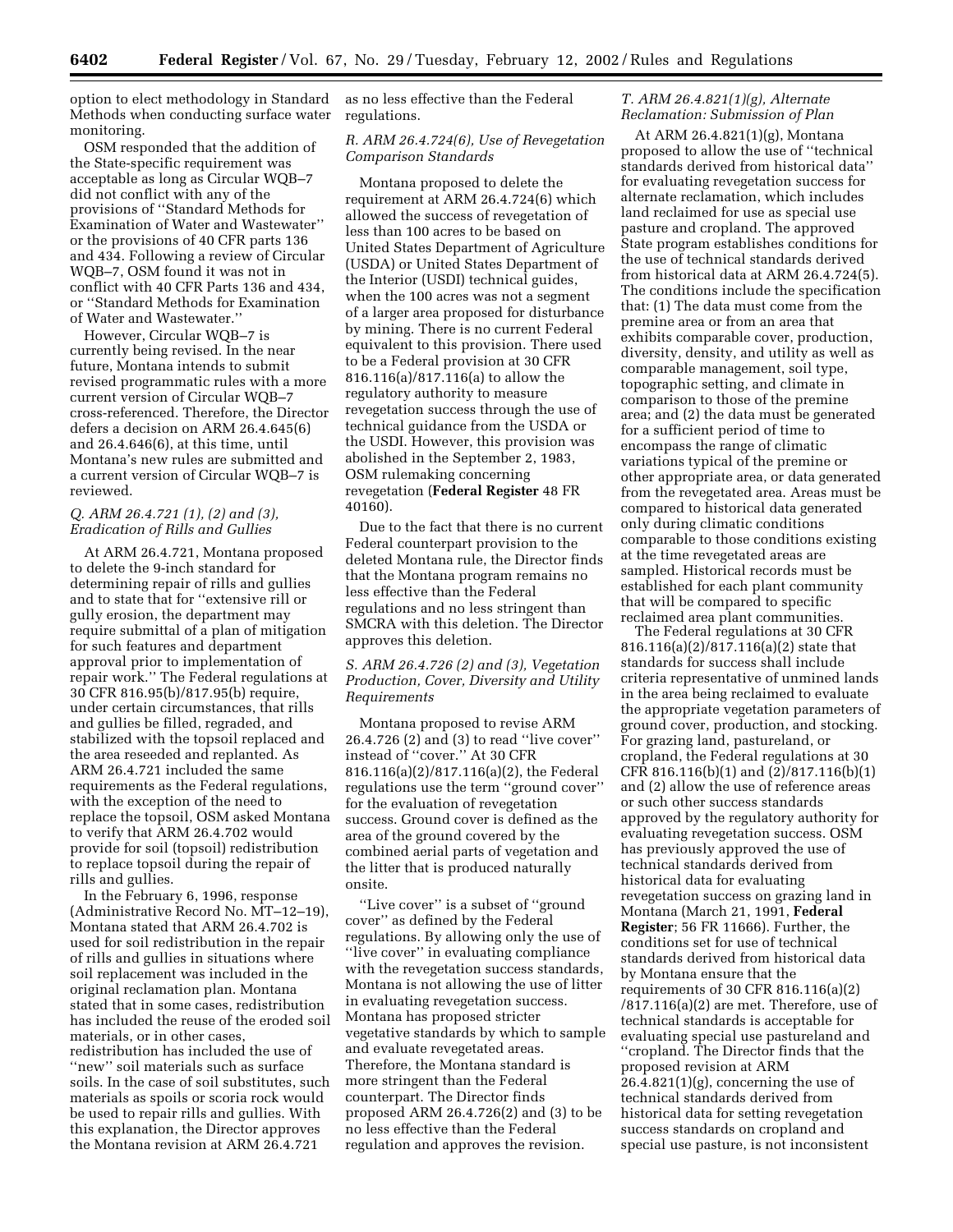with and is no less effective than the Federal regulations. The Director approves the revision.

## *U. ARM 26.4.825(4)(a) and (c) and (6), Alternate Reclamation: Alternate Revegetation*

Montana proposed to revise ARM 26.4.825(4)(a) and (c) and (6) to read ''cropland'' instead of ''hayland.'' The Federal regulations at 30 CFR 701.5 define cropland to include land used for hay crops, which is the same as hayland.

ARM 26.4.825 requires that all mined lands must be returned to a postmining land use of grazing land and fish and wildlife habitat. Any other postmining land use is considered to be alternate reclamation. The effect of the proposed change at ARM  $26.4.825(4)(a)$  is to require that if the proposed land use is special use pasture, then the area must have a 5 year history of being utilized as special use pasture or cropland. The State may allow deviations in the location of special use pastures from the exact location of premining special use pasture or cropland (rather than hayland). There is no Federal counterpart to this Montana rule. While the definition of cropland is broader than hayland, the proposed change does not render the State program less effective than the Federal regulations.

The proposed change at ARM 26.4.825(4)(c) exempts pastureland from ARM 26.4.724(1), the establishment of native plant community reference areas, and ARM 26.4.728, which requires a predominant composition of native species.

The definition of pastureland at 30 CFR 701.5 states that it consists of land primarily used for the long-term production of domesticated forage plants. 30 CFR 816.116(b)(1) / 817.116(b)(1) allows either the use of reference areas or such other success standards which are approved by the regulatory authority. Although there is no direct Federal equivalent to ARM 26.4.825(4)(c), the Montana revision is not inconsistent with and is no less effective than the Federal regulations.

The effect of the revision at ARM 26.4.825(6) is to require enhancement of wildlife values and protection of wetlands when special use pasture or cropland is proposed. The Federal counterparts at 30 CFR 816.97(f) and (h)/817.97(f) and (h) likewise provide for the enhancement of wildlife values and wetland preservation and restoration. Therefore, the proposed revision is no less effective than the Federal regulations. The Director approves all revisions to ARM 26.4.825.

## *V. ARM 26.4.924(15), Disposal of Underground Development Waste: General Requirements, and ARM 26.4.927(3)(a), Disposal of Underground Development Waste: Durable Rock Fills*

Montana proposed to revise ARM 26.4.927(3)(a) by requiring that the design of a durable rock fill include an internal drainage system ''in accordance with ARM 26.4.924(14) or (15).'' ARM 26.4.924(14), later recodified as (15), would allow for an alternative underdrain system. This is not allowed in the Federal counterparts at 30 CFR 816.71(f)(3)/817.71(f)(3), 816.73/817.73, 816.83(a)(3)/817.83(a)(3), and 816.102(e)/817.102(e).

In OSM's July 10, 1997, issue letter, we informed Montana that the crossreference to ARM 26.4.924(14) would need to be deleted in order for ARM  $26.4.927(3)(a)$  to be no less effective than the Federal regulations (Administrative Record No. MT–12–20). OSM reminded Montana that this provision was never part of the approved program. OSM told Montana in the August 19, 1992, **Federal Register** (57 FR 37436), when the provision was first proposed, that it could not approve ARM 26.4.924(14), subsequently (15). OSM codified at 30 CFR 926.16(e)(9) the requirement that Montana remove the provision at ARM 26.4.924(14) from its program.

By letter dated May 15, 2001, Montana submitted wording to OSM which deleted the provision at ARM 26.4.924(15) and cross-reference to it at ARM 26.4.927(3)(a) (Administrative Record. No. MT–12–25). This deletion satisfies part of the requirement at 30 CFR 926.16(e)(9) and makes the Montana rules no less effective than the Federal regulations. The Director approves the revision but does not remove the required program amendment at 30 CFR 926.16(e)(9), as not all the requirements of (e)(9) have been met.

## *W. ARM 26.4.301(134) and 26.4.924(3), (4), (8), (9), (19), and (21), Disposal of Underground Development Waste: General Requirements*

a. Definition of ''Waste Disposal Structure'' and Disposal of Underground Development Waste and Coal Processing Waste: Location Relative to Mine Excavations

OSM placed a required program amendment (30 CFR 926.16(e)(5)) on Montana in the August 19, 1992, **Federal Register** notice (57 FR 37436) to specify whether the waste disposal governed by ARM 26.4.924 and 26.4.932 was within or outside mine surface excavations, and to clarify what

constituted a ''waste disposal structure.'' OSM placed the required program amendment on the Montana program due to the June 19, 1990, proposed revisions (Administrative Record No. MT–7–01) to ARM 26.4.924 and 26.4.932 which were not specifically directed either to disposal within mine surface excavations or to disposal outside mine excavations. OSM noted that the performance standards were the same for both, except for the required static safety factor.

In the February 1, 1995, submittal (Administrative Record No. MT–12–01), Montana proposed a definition of ''waste disposal structure'' at ARM 26.4.301(134) which stated that waste disposal structures are either composed of underground development waste or coal processing waste located outside of the mine workings and the surface area, and are other than impoundments or embankments. At ARM 26.4.924(3), Montana proposed similar wording to the general requirements for the disposal of underground development waste to clarify that underground development waste may not be placed in impoundments or embankments, to clarify the performance standards for the reclamation of waste disposal areas—including those relating to location, and to clarify that the disposal of underground waste into the spoils backfill of excavation areas must be in accordance with sections 3 and 20 of ARM 26.4.924.

Montana's revisions and clarification of the definition of a ''waste disposal structure,'' as well as the general requirements for the disposal of underground development waste, how they relate to the location of mine excavations, and which performance standards apply, assure that the program meets the Federal counterpart at 30 CFR 816.81/817.81 through 816.84/817.84. The Director finds the Montana rules to be no less effective than the counterpart Federal regulations and approves the revisions. The Director removes the required program amendment at 30 CFR 926.16(e)(5).

b. Disposal of Underground Development Waste: Requirements of the Mine Safety and Health Administration (MSHA)

OSM placed a required program amendment (30 CFR 926.16(e)(6)) on Montana in the August 19, 1992, **Federal Register** notice (57 FR 37436; Administrative Record No. MT–7–27) to amend ARM 26.4.924(4) to require that all non-impounding underground development waste disposal structures meet the MSHA requirements at 30 CFR 77.214 and 77.215, and to clarify what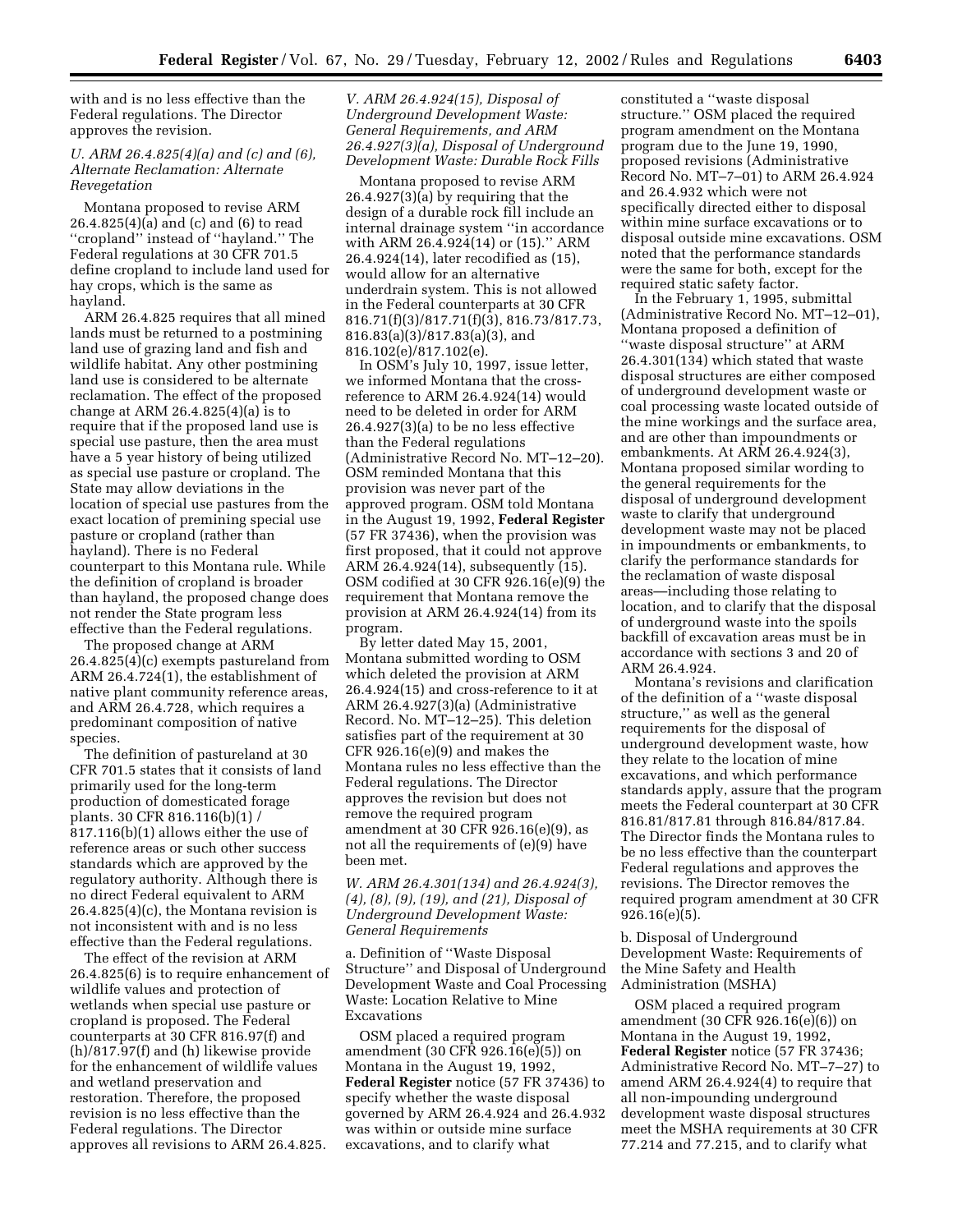constitutes a ''coal waste refuse structure.''

In the February 1, 1995, submittal (Administrative Record No. MT–12–01), Montana deleted the undefined term ''coal waste disposal structure'' and revised ARM 26.4.924(4)(b) to require that ''waste disposal structures'' must meet the requirements of 30 CFR 77.214 and 77.215. With this revision, the Director finds the Montana revised rule to be no less effective than the Federal regulation and approves the proposed language. The Director removes the required program amendment at 30 CFR 926.16(e)(6).

c. Disposal of Underground Development Waste, General Requirements: Covering With Non-Toxic Material

OSM placed a required program amendment (30 CFR 926.16(e)(7)) on Montana in the August 19, 1992, **Federal Register** notice (57 FR 37436) to incorporate a requirement no less effective than 30 CFR 816.83(c)(4)/ 817.83(c)(4) which concerns the covering of refuse piles with non-toxic materials.

In the February 1, 1995, submittal (Administrative Record No. MT–12–01), Montana proposed new language at ARM 26.4.924(9) which requires that waste disposal structures be covered with four feet of non-toxic and noncombustible material following final grading. With this revision, the Director finds that Montana's requirements are no less effective than the Federal requirements at 30 CFR 816.83(c)(4)/ 817.83(c)(4) and approves the proposed language. The Director removes the required program amendment at 30 CFR 926.16(e)(7).

## *X. ARM 26.4.930(3), Placement and Disposal of Coal Processing Waste: Special Application and Requirements*

OSM placed a required program amendment (30 CFR 926.16(e)(8)) on Montana in the August 19, 1992, **Federal Register** notice (57 FR 37436) to add application requirements to ARM 26.4.930 which are no less effective than 30 CFR 780.25(e) and (f)/784.16(e) and (f). OSM placed the required program amendment on the Montana program due to the absence of requirements that specify detailed application and design requirements for coal processing waste impoundments. Specifically, the construction of impoundments from coal processing waste behind embankments constructed of other materials was not prohibited in the Montana program.

In the February 1, 1995, submittal (Administrative Record No. MT–12–01),

Montana rectified this omission by cross-referencing the requirements at ARM 26.4.505(5) which in turn crossreference the requirements at ARM 26.4.603, 26.4.639, and 26.4.642. ARM 26.4.505(6) prohibits the retention of coal waste impoundments as part of the post-mining land use. Therefore, the Director finds the Montana revised rule to be no less effective than the Federal regulation and approves the proposed language. The Director removes the required program amendment at 30 CFR 926.16(e)(8).

## *Y. ARM 26.4.932(5)(b), Disposal of Coal Processing Waste*

At ARM 26.4.932(5)(b), Montana proposed to delete the statements that: (1) Inspections may terminate when the coal processing waste has been graded; (2) the provisions of subsection (9) have been met (which primarily concern cover with a minimum of four feet of non-toxic and non-combustible material); and (3) the soil has been distributed in accordance with the soil redistribution and stockpiling provisions at ARM 26.4.702. In the place of this statement, Montana has added a provision that inspections would be made in accordance with the critical construction schedule contained in ARM 26.4.924(19)(b). ARM 26.4.924(19)(b) requires that inspections be made at least quarterly and during critical construction periods, which include the following: (1) Foundation preparation; (2) underdrains and protective filter systems; (3) installation of final surface drainage systems; and (4) final grading and revegetation.

The Federal counterpart regulation concerning the inspection of coal mine waste at 30 CFR 816.83(d)/817.83(d) includes, in addition to the Montana provisions listed above, the requirements that inspections are conducted by a qualified registered professional engineer or other qualified professional specialist under the direction of the professional engineer, there are more frequent inspections if a danger or harm exists to the public health and safety, a certified report made by the qualified, registered professional engineer to the regulatory authority promptly after each inspection, color photographs in the certified report of the drainage system and protective filters taken during and after construction but before coal mine waste covers the underdrains, and a copy of the report to be maintained at the minesite. These Federal requirements for the inspection of coal mine waste (30 CFR 816.83(d) and (d)(2) through (d)(4)/817.83(d) and (d)(2) through (d)(4)) are included in the

Montana program at ARM 26.4.924(a), (c), (d), (e) and (f). However, Montana has only cross-referenced ARM 26.4.924(b).

Therefore, Montana needs to revise the cross-reference at ARM 26.4.932(5)(b) to read ''ARM 26.4.924'' in general, in order to be no less effective than the Federal counterpart regulations. Therefore, the Director defers on the approval of ARM 26.4.932(5)(b) at this time until Montana revises the cross-reference to read ''ARM 26.4.924.''

#### *Z. ARM 26.4.1014, Test Pits*

At ARM 26.4.1014, Montana proposed additional requirements for prospecting test pits. If the coal from a test pit is sold directly to, or commercially used directly by, the intended end user, or, if the coal is sold through a broker or agent, proposed ARM 26.4.1014(2)(c) required that a test pit permit application contain the information specified at proposed ARM 26.4.1014(2)(c)(i) through (iii).

The Federal regulations at 30 CFR 772.14 also provide for such use of coal from exploration operations. However, the Federal regulations at 30 CFR 772.14(b) require prior written approval by the regulatory authority that such sale or commercial use is for testing purposes, otherwise a permit to mine must be obtained.

Proposed ARM 26.4.1014 does not specifically require prior written approval from the State prior to use of the coal in this manner. OSM requested an interpretation from Montana that, because the ARM provisions in subchapter 4 are applicable to test pit permits, Montana's program provides for specific written approval prior to such use of coal obtained from prospecting test pits at ARM 26.4.1014 (Administrative Record No. MT–12–16). There is no specific reference to subchapter 4 for such an approval at ARM 26.4.1014.

For whatever reason, Montana did not respond to OSM with an interpretation that written approval from the State is required prior to sale or commercial use of coal from test pits for testing purposes, in the response dated February 6, 1996 (Administrative Record No. MT–12–19). In the absence of such an interpretation, and because the revision is otherwise no less effective than the Federal regulations, the Director approves ARM 26.4.1014 with the interpretation that Montana's program provides for specific written approval prior to the use of coal obtained from prospecting test pits.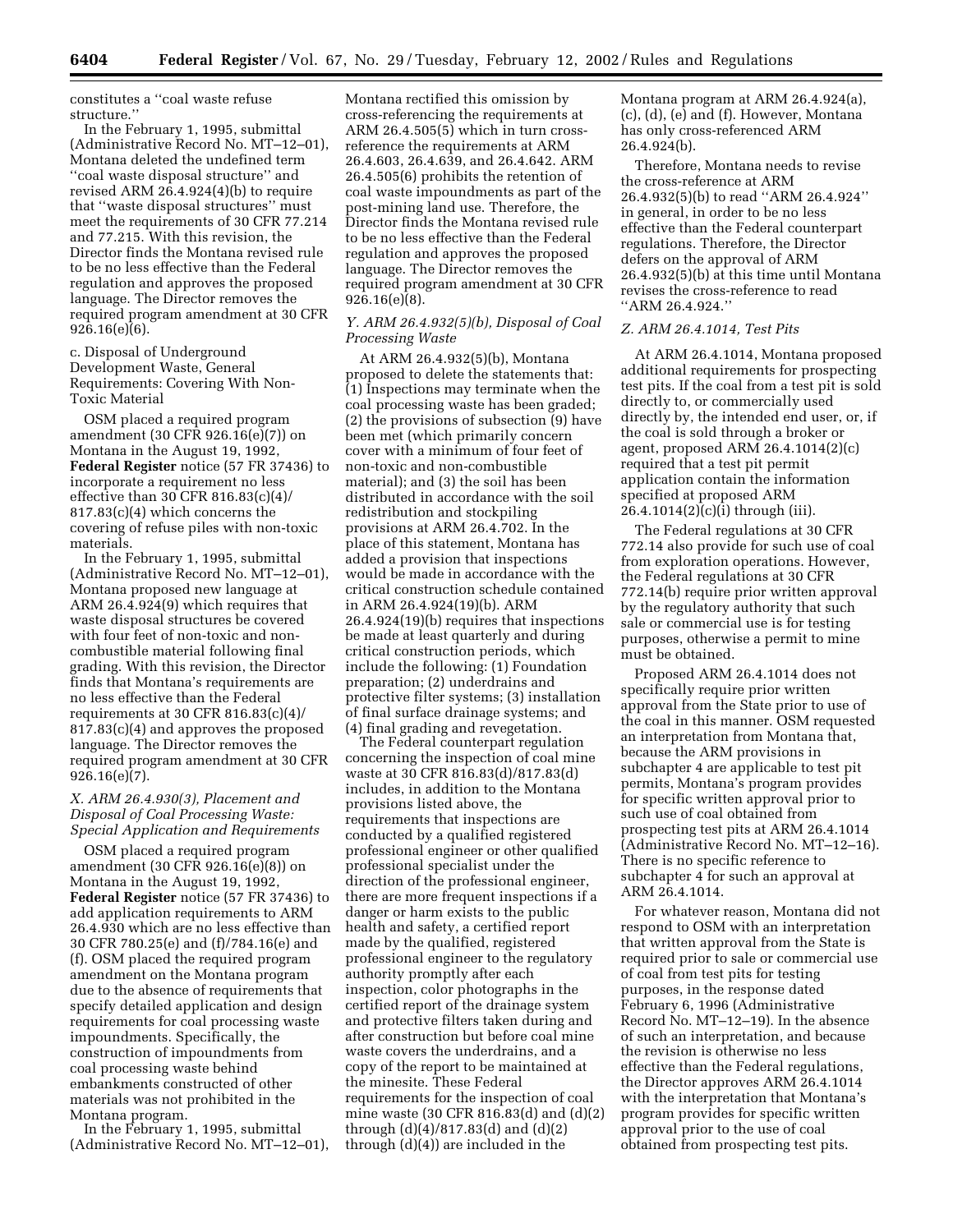# **IV. Summary and Disposition of Comments**

#### *Public Comments*

We asked for public comments on the amendment by letters dated February 8, 1995, and March 1, 1995 (Administrative Record Nos. MT–12–03 and MT–12–08). The Northern Plains Resource Council (NPRC) responded on April 14, 1995, with comments on the proposed revisions (Administrative Record No. MT–12–15) as follows:

# 1. ARM 26.4.304(6)(b)(ii)(A)

The NPRC had concerns that Montana omitted iron and manganese from testing in this subsection. OSM addressed similar issues at Finding No. 5 above.

#### 2. ARM 26.4.501A(3)(a)

The NPRC commented that the change from two to four spoil ridges would result in a standard variance which would not promote reclamation as contemporaneously as possible and could result in adverse impacts. While OSM's regulation at 30 CFR 816.101(a)(2)/817.101(a)(2) is suspended indefinitely, OSM has had a four spoil ridge requirement off and on since 1979. We have no basis for finding that requiring regrading within four spoil ridges is not as contemporaneous as practicable. OSM finds Montana's rules to be no less effective than the Federal provisions at 30 CFR 816.100/817.100.

#### 3. ARM 26.4.519A

The NPRC commented that revisions made to this section would ''eliminate all highwalls, with certain very limited exceptions \* \* \*" OSM believes that the NPRC intended to state ''delete the requirement to eliminate all highwalls.'' OSM also read Montana's revision as deleting a requirement to eliminate all highwalls and depressions with spoil and suitable waste materials, as well as the allowable exemption from that requirement, and to require that the operator demonstrate that the volume of spoil and suitable waste materials is more than sufficient to restore the disturbed area to approximate original contour (AOC). Montana explained in its February 6, 1996, letter (Administrative Record No. MT–12–19) that this revision was made to eliminate a redundancy with ARM 26.4.501A(1). However, since that time, Montana has eliminated ARM 26.4.501A(1) from its regulatory program. In the near future, Montana will submit its current regulatory program to OSM for evaluation of all revised rules, including the requirement to eliminate all highwalls and depressions with spoil

and suitable waste materials. At this time, OSM is deferring on the proposed revision at ARM 26.4.519A.

The NPRC had concerns with ARM 26.4.515(2) and wondered if those rules were approved by OSM. OSM responds that approval of ARM 26.4.515(2) was deferred by OSM in the May 11, 1990, **Federal Register** notice (55 FR 19727; Administrative Record No. MT–5–48). A deferral means that a provision is unenforceable until Montana and OSM resolve the issues related to the rulemaking. Montana has since developed guidelines concerning approximate original contour and postmining topography which it believes will address OSM's concerns with ARM 26.4.515(2). Those guidelines will be submitted in the near future to OSM.

## 4. ARM 26.4.623(2)(a)(iii)

Although the NPRC listed ARM  $623.4.623(2)(a)(iii)$  as the rule in question, OSM believes that ARM 26.4.623(2)(a)(iii) is the correct cite. The NPRC objects to the change from a daily blasting period with a maximum of four hours per day to a maximum of eight hours per day. At the same time, the NPRC acknowledges that Montana has the right to impose more restrictive blasting conditions by the authority given to the States at 30 CFR 816.64(a)(2)/817.64(a)(2). Because Montana is complying with its responsibilities of 30 CFR 816.64(a)(2)/ 817.64(a)(2), OSM suggests that the NPRC address any on-the-ground concerns with blasting schedules to Montana.

#### 5. ARM 26.4.639(10)

The NPRC expressed concerns that the proposed revisions to this subsection would result in a lack of safety standards. OSM addressed similar concerns at finding no. 14a and b above concerning a single emergency spillway and the containment of a 25-year, 24 hour storm event.

## 6. ARM 26.4.721

The NPRC appeared to be concerned with Montana's elimination of its nine inches or greater, rill and gulley standard for regraded and resoiled lands. OSM points out that the Federal counterpart at 30 CFR 816.95/817.95 does not use a depth criteria to determine eradication standards. Rather the Federal rules determine the need to eradicate rills and gullies based on their impact to postmining land use or the reestablishment of vegetative cover, or the impact to water quality standards for receiving streams. Montana has proposed rules with similar language

which are no less effective than the Federal regulations.

#### 7. ARM 26.4.1001 and 26.4.1001A

The NPRC expressed concerns that without a definition of ''substantially disturb,'' Montana would not be able to interpret its regulations at ARM 26.4.1001 and 1001A. Subsequent to the NPRC's letter dated April 14, 1995, ARM 26.4.1001 and 26.4.1001A were removed from this submittal, revised and approved in SPATS No. MT–018– FOR, **Federal Register** notice dated January 22, 1999 (64 FR 3611). Montana submitted a definition of ''substantially disturb'' at ARM 26.4.301(114) which was also approved at that time.

## 8. ARM 26.4.321

The NPRC objected to Montana's use of general cross-references, in particular subsection (g), stating that the response is not specific enough. In support, the NPRC cites the corresponding Federal rules at 30 CFR 780.37(a)/784.24(a) and their specific references ''down to section and subsection.'' However, the Federal regulation at 30 CFR 780.37(a)/ 784.24(a) requires that the State ''Describe the plans to remove and reclaim each road that would not be retained \* \* \*" Therefore, when Montana lists subchapters 5, 6, 7, and 8 of ARM, Montana is listing the pertinent subchapters which have road-specific reclamation information which is required at 30 CFR 780.37(a)/784.24(a). OSM believes that Montana is complying with the Federal regulations and its rules are no less effective than the Federal regulations.

#### *Federal Agency Comments*

Under 30 CFR 732.17(h)(11)(i), we requested comments on the amendment from various Federal agencies with an actual or potential interest in the Montana program by letters dated February 8, 1995; March 1, 1995; and May 23, 2001 (Administrative Record Nos. MT–12–03, MT–12–08 and MT– 12–27).

Four agencies responded that they had no comments: the U.S. Army Corps of Engineers (March 2 and March 20, 1995, letters; Administrative Record Nos. MT–12–09 and MT–12–14), the Bureau of Mines (March 17, 1995, letter; Administrative Record No. MT–12–13), the Mine Safety and Health Administration (March 9, 1995 and June 11, 2001, letters; Administrative Record Nos. MT–12–11 and MT–12–30); and the Bureau of Indian Affairs (June 11, 2001, letter; Administrative Record No. MT–12–29).

The Natural Resources Conservation Service (NRCS) responded on March 8,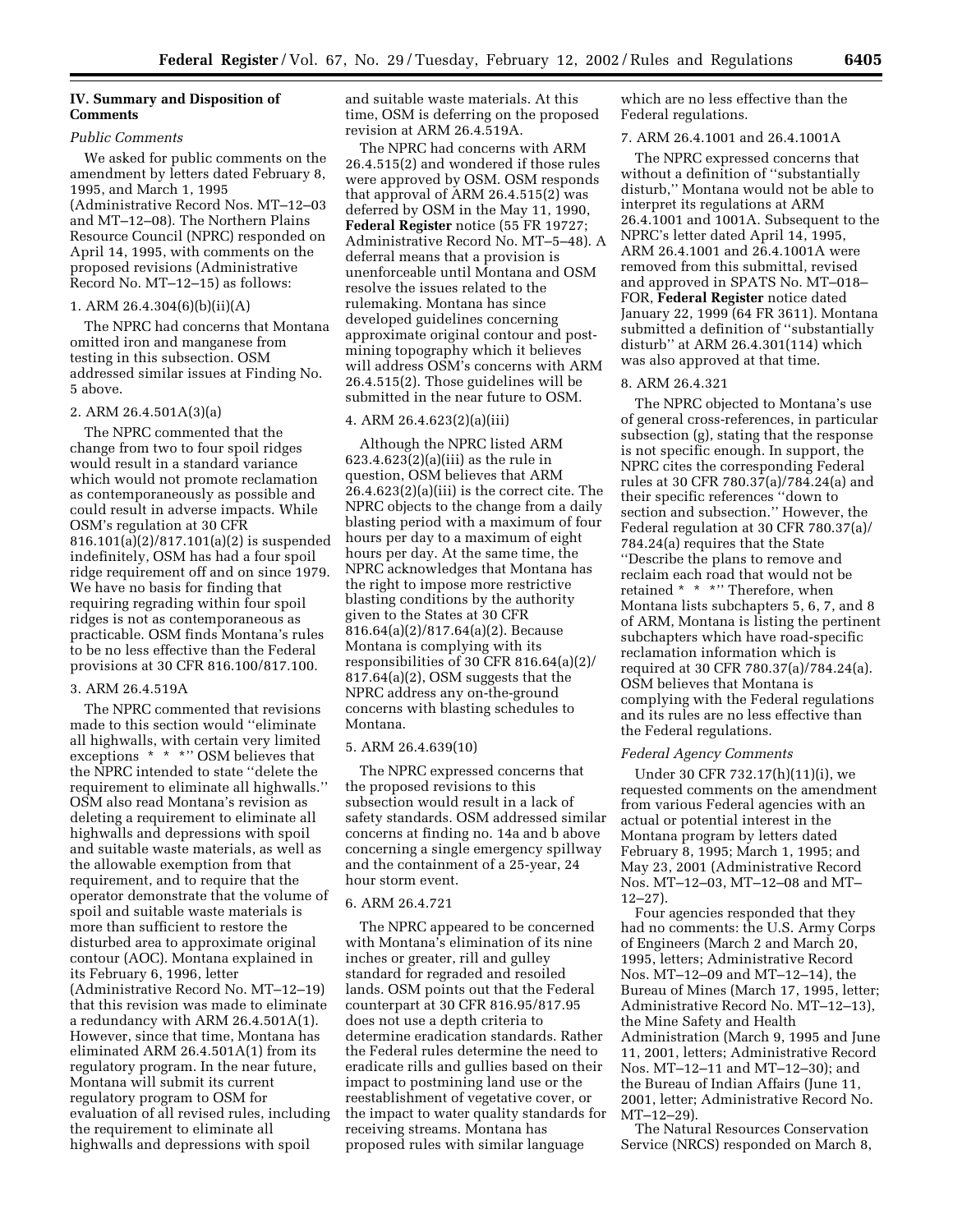1995, with comments on the approved Montana program but had no comments on the proposed revisions (Administrative Record No. MT–12–10). The NRCS had the following comments concerning Montana's already approved program:

#### 1. Reference to Soil Conservation Service (SCS)

The NRCS commented that Montana needed to change the reference from the former SCS to the current NRCS, specifically at ARM 26.4.724(3)(a) and 26.4.825(1)(b). OSM is aware that Montana has already made the requested change to those sections in its 1999 revised rules—which will be submitted to OSM in the near future.

## 2. ARM 26.4.304(9)(b)

The NRCS suggested that ''current condition and trend'' be revised to read ''current ecological condition and trend.'' The requested information at ARM 26.4.304(9)(b) comprises aspects of the vegetative community which Montana has decided are necessary to the permit application. These descriptions are State guidelines, as allowed at 30 CFR 779.19(a)/783.19(a) and not Federal requirements. Therefore, OSM cannot require Montana to incorporate the term ''ecological.'' OSM can, however, send the comment to Montana for consideration when, at such future date, the program is amended.

#### 3. ARM 26.4.304(11)

The NRCS suggested that the soil survey be done at the first order level of detail, which would be consistent with the map scale of one inch equals 400 feet at ARM 26.4.304(11). Both the Federal regulations and Montana's program specify that a soil survey be conducted in accordance with the standards of the National Cooperative Soil Survey. As the scale specified, one inch equals 400 feet, is consistent with a soil survey of the first order, Montana is performing a soil survey to the specifications requested by the NRCS.

## 4. ARM 26.4.726(2)

The NRCS suggested that the 51 percent native species required by Montana be changed to 75 percent native species, which is required by the NRCS. The counterpart Federal regulations at 30 CFR 816.111(a)(2)/ 817.111(a)(2) do not specify a certain percentage of native species, but only that native species be used. OSM cannot require Montana to adopt a programmatic requirement which is more stringent than the Federal regulations.

# 5. ARM 26.4.825(c)(iv)

The NRCS suggested that the reference to the ''Land Capability Guide for Montana, U.S. Soil Conservation Service, September 1, 1982'' be replaced with a reference to an updated NRCS guide, the ''current Field Office Technical Guide (FOTG) for Natural Resources Conservation Service.'' However, there is no Federal counterpart to these rules. Therefore, there is no Federal standard to measure the Montana rule by. OSM cannot require the States to revise their programs when there is no Federal counterpart.

# *Environmental Protection Agency (EPA) Concurrence and Comments*

Under 30 CFR 732.17(h)(11)(ii), we are required to obtain written concurrence from EPA for those provisions of the program amendment that relate to air or water quality standards issued under the authority of the Clean Water Act (33 U.S.C. 1251 *et seq.*). As this amendment did not relate to air or water quality standards adopted under the authority of the Clean Air Act or the Clean Water Act, OSM requested comments on the amendment from EPA (Administrative Record No. MT–12–04). EPA responded on February 23, 1995, that it had no comments on Montana's amendment (Administrative Record No. MT–12–06).

# *State Historic Preservation Officer (SHPO) and the Advisory Council on Historic Preservation (ACHP)*

Under 30 CFR 732.17(h)(4), we are required to request comments from the SHPO and ACHP on amendments that may have an effect on historic properties. On February 8, 1995, we requested comments on Montana's amendment (Administrative Record No. MT–12–03), but neither responded to our request.

# **V. OSM's Decision**

Based on the above findings, we approve, with certain exceptions, the amendment sent to us by Montana on February 1 and 28, 1995, and further clarified by letter dated February 6, 1996.

We approve, as discussed in: finding no. 1, ARM 26.4.301(79) through (119), (121) through (133), and (135) through (137), concerning definitions; ARM 26.4.407(1) and (2), concerning conditions of permit; ARM 26.4.601(7), concerning general requirements for road and railroad loop construction; ARM 26.4.639(18)(c), concerning sedimentation ponds and other treatment facilities; ARM 26.4.711(2) through (5), concerning establishment of

vegetation; ARM 26.4.924(5), (10) through (14), (16), (17), (18), and (20), concerning disposal of underground development waste: general requirements; ARM 26.4.1005(2), concerning drill holes; ARM 26.4.1006(1), concerning roads and other transportation facilities; ARM 26.4.1007(2), concerning grading, soil salvage, storage, and redistribution; and ARM 26.4.1009(1), concerning diversions; finding no. 2, ARM 26.4.308(2), concerning operations plan; ARM 26.4.314(3), concerning plan for protection of the hydrologic balance; ARM 26.4.405(6) and (8), concerning findings and notice of decision; ARM 26.4.501A(3)(a), concerning final grading requirements; ARM 26.4.524(2), concerning signs and markers; ARM 26.4.601(5), concerning general requirements for road and railroad loop construction; ARM 26.4.602(2), concerning location of roads and railroad loops; ARM 26.4.603(9) and Introduction, concerning embankments; ARM 26.4.605(3)(a)(i), concerning hydrologic impact of roads and railroad loops; ARM 26.4.623(2)(b)(iii), concerning blasting schedule; ARM 26.4.633(2), concerning water quality performance standards; ARM 26.4.634(1) and (2), concerning reclamation of drainages; ARM 26.4.638(2)(a), concerning sediment control structures; ARM 26.4.639(1), (10)(c) and (18), Introduction, concerning sedimentation ponds and other treatment facilities; ARM 26.4.642(5) and (8), concerning permanent and temporary impoundments; ARM 26.4.702(4), concerning redistribution and stockpiling of soil; ARM 26.4.711(6), concerning establishment of vegetation; ARM 26.4.927(2)(c), concerning disposal of underground development waste: durable rock fills; ARM 26.4.932(8)(a)(ii), concerning disposal of coal processing waste; ARM 26.4.1002(1) and (2), concerning information and monthly reports; ARM 26.4.1005(3), concerning drill holes; ARM 26.4.1006(2) through (4), concerning roads and other transportation facilities; ARM 26.4.1007(1), concerning grading, soil salvage, storage, and redistribution; ARM 26.4.1009(2), concerning diversions; ARM 26.4.1011(1), concerning hydrologic balance; ARM 26.4.1116(7)(c), concerning bonding: criteria and schedule for release of bond; ARM 26.4.1116A(1) and (2), concerning reassertion of jurisdiction; ARM 26.4.1141(3), concerning designation of lands unsuitable: definition; ARM 26.4.1212(1),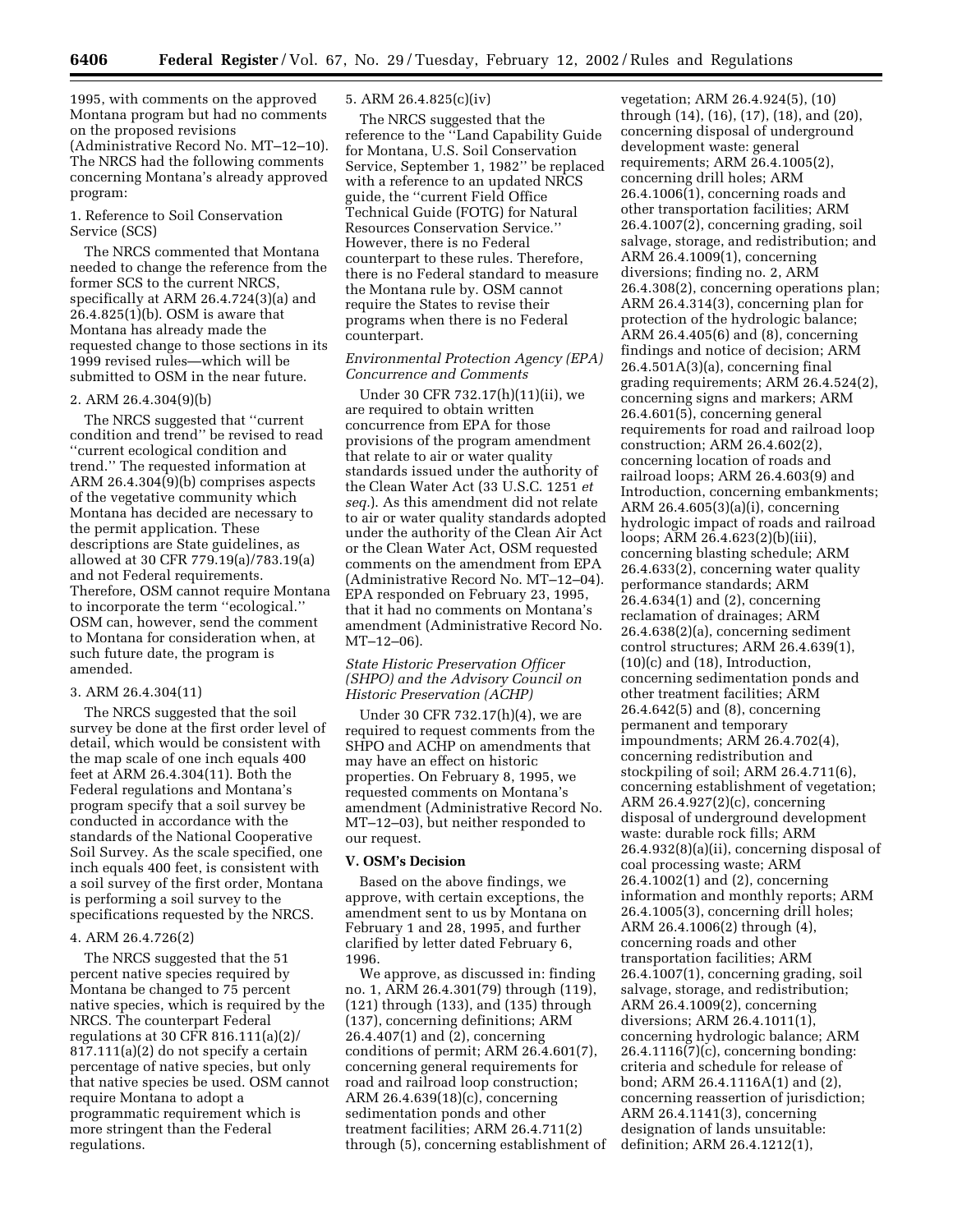concerning point system for civil penalties and waivers; finding no. 4, ARM 26.4.301(120), the definition of ''test pit;'' finding no. 5, ARM 26.4.304(5), (6)(a)(ii) and (6)(b)(ii)(B), concerning baseline: information: environmental resources; finding no. 6, ARM 26.4.314(5), concerning protection of the hydrologic balance; finding no. 7, ARM 26.4.321(1) and (3), concerning transportation facilities plan; finding no. 8, ARM 26.4.404(5)(b), concerning review of application; finding no. 9, ARM 26.4.405(6)(l), concerning findings and notice of decision; finding no. 10, ARM 26.4.407(4), concerning conditions of permit; finding no. 11, ARM 26.4.505(4) through (8), concerning burial and treatment of waste materials and disposal of off-site generated waste and fly ash; finding no. 13, ARM 26.4.603(9) and 26.4.639(18)(b), concerning sedimentation ponds and other treatment facilities: construction of sedimentation ponds that meet the criteria of 30 CFR 77.216A; finding no. 14, ARM 26.4.639(10)(b) and (19), concerning the construction of sedimentation ponds; finding no. 17, ARM 26.4.721(1) through (3), concerning eradication of rills and gullies; finding no. 18, ARM 26.4.724(6), concerning the use of revegetation comparison standards; finding no. 19, ARM 26.4.726(2) and (3), concerning vegetation production, cover, diversity, density and utility requirements; finding no. 20, ARM 26.4.821(1)(g), concerning alternate reclamation: submission of plan; finding no. 21, ARM 26.4.825(4)(a) and (c) and (6), concerning alternate reclamation: alternate revegetation; finding no. 22, ARM 26.4.924(15) and 26.4.927(3)(a), concerning the disposal of underground development waste; finding no. 23, ARM 26.4.301(134) and 26.4.924(3), (4), (8), (9), (19) and (21), concerning the definition of ''waste disposal structure'' and the disposal of underground development waste: general requirements; finding no. 24, ARM 26.4.930(3), concerning placement and disposal of coal processing waste: special application and requirements; and finding no. 26, ARM 26.4.1014, concerning test pits.

We defer on, as discussed in finding no. 3, ARM 26.4.301(78); 26.4.303, Introduction, (1), (6) through (8), (13) through (15), (20) through (24); 26.4.404(7) through (10); ARM 26.4.405(5); 26.4.405A; 26.4.405B; and ARM 26.4.1206(1), concerning ownership and control; finding no. 12, ARM 26.4.519A, concerning thick overburden and excess spoil; finding no. 16, ARM 26.4.645(6) and 26.4.646(6),

concerning groundwater and surface water monitoring; and finding no. 25, ARM 26.4.932(5)(b), concerning the disposal of coal processing waste.

We already approved, as discussed in finding no. 15, ARM 26.4.639(22), concerning the removal of sedimentation ponds and other treatment facilities, in the May 11, 1990, **Federal Register** notice (55 FR 19727; SPATS No. MT–001–FOR and MT–002– FOR).

To implement this decision, we are amending the Federal regulations at 30 CFR Part 926, which codify decisions concerning the Montana program. We find that good cause exists under 5 U.S.C. 553(d)(3) to make this final rule effective immediately. Section 503(a) of SMCRA requires that the Montana program demonstrate that the State has the capability of carrying out the provisions of the Act and meeting its purposes. Making this final regulation effective immediately will expedite that process. SMCRA requires consistency of State and Federal standards.

## *Effect of OSM's Decision*

Section 503 of SMCRA provides that a State may not exercise jurisdiction under SMCRA unless the State program is approved by the Secretary. Similarly, 30 CFR 732.17(a) requires that any change of an approved State program be submitted to OSM for review as a program amendment. The Federal regulations at 30 CFR 732.17(g) prohibit any changes to approved State programs that are not approved by OSM. In the oversight of the Montana program, we will recognize only the statutes, regulations and other materials we have approved, together with any consistent implementing policies, directives and other materials. We will require Montana to enforce only the approved provisions.

## **VI. Procedural Determinations**

*Executive Order 12630—Takings*

This rule does not have takings implication. This determination is based on the analysis performed for the counterpart federal regulation.

## *Executive Order 12866—Regulatory Planning and Review*

This rule is exempted from review by the Office of Management and Budget (OMB) under Executive Order 12866.

## *Executive Order 12988—Civil Justice Reform*

The Department of the Interior has conducted the reviews required by section 3 of Executive Order 12988 and has determined that this rule meets the applicable standards of subsections (a)

and (b) of that section. However, these standards are not applicable to the actual language of State regulatory programs and program amendments since each such program is drafted and promulgated by a specific State, not by OSM. Under sections 503 and 505 of SMCRA (30 U.S.C. 1253 and 1255) and the Federal regulations at 30 CFR 730.11, 732.15, and 732.17(h)(10), decisions on proposed State regulatory programs and program amendments submitted by the States must be based solely on a determination of whether the submittal is consistent with SMCRA and its implementing Federal regulations and whether the other requirements of 30 CFR parts 730, 731, and 732 have been met.

#### *Executive Order 13132—Federalism*

This rule does not have federalism implications. SMCRA delineates the roles of the federal and state governments with regard to the regulation of surface coal mining and reclamation operations. One of the purposes of SMCRA is to ''establish a nationwide program to protect society and the environment from the adverse effects of surface coal mining operations.'' Section 503(a)(1) of SMCRA requires that state laws regulation surface coal mining and reclamation operations be ''in accordance with'' the requirements of SMCRA, and section 503(a)(7) requires that state programs contain rules and regulations ''consistent with'' regulations issued by the Secretary pursuant to SMCRA.

## *Executive Order 13211—Regulations That Significantly Affect the Supply, Distribution, or Use of Energy*

On May 18, 2001, the President issued Executive Order 13211 which requires agencies to prepare a Statement of Energy Effects for a rule that is (1) considered significant under Executive Order 12866, and (2) likely to have a significant adverse effect on the supply, distribution, or use of energy. Because this rule is exempt from review under Executive Order 12866 and is not expected to have a significant adverse effect on the supply, distribution, or use of energy, a Statement of Energy Effects is not required.

#### *National Environmental Policy Act*

This rule does not require an environmental impact statement because section 702(d) of SMCRA (30 U.S.C. 1292(d)) provides that agency decisions on proposed State regulatory program provisions do not constitute major Federal actions within the meaning of section 102(2)(C) of the